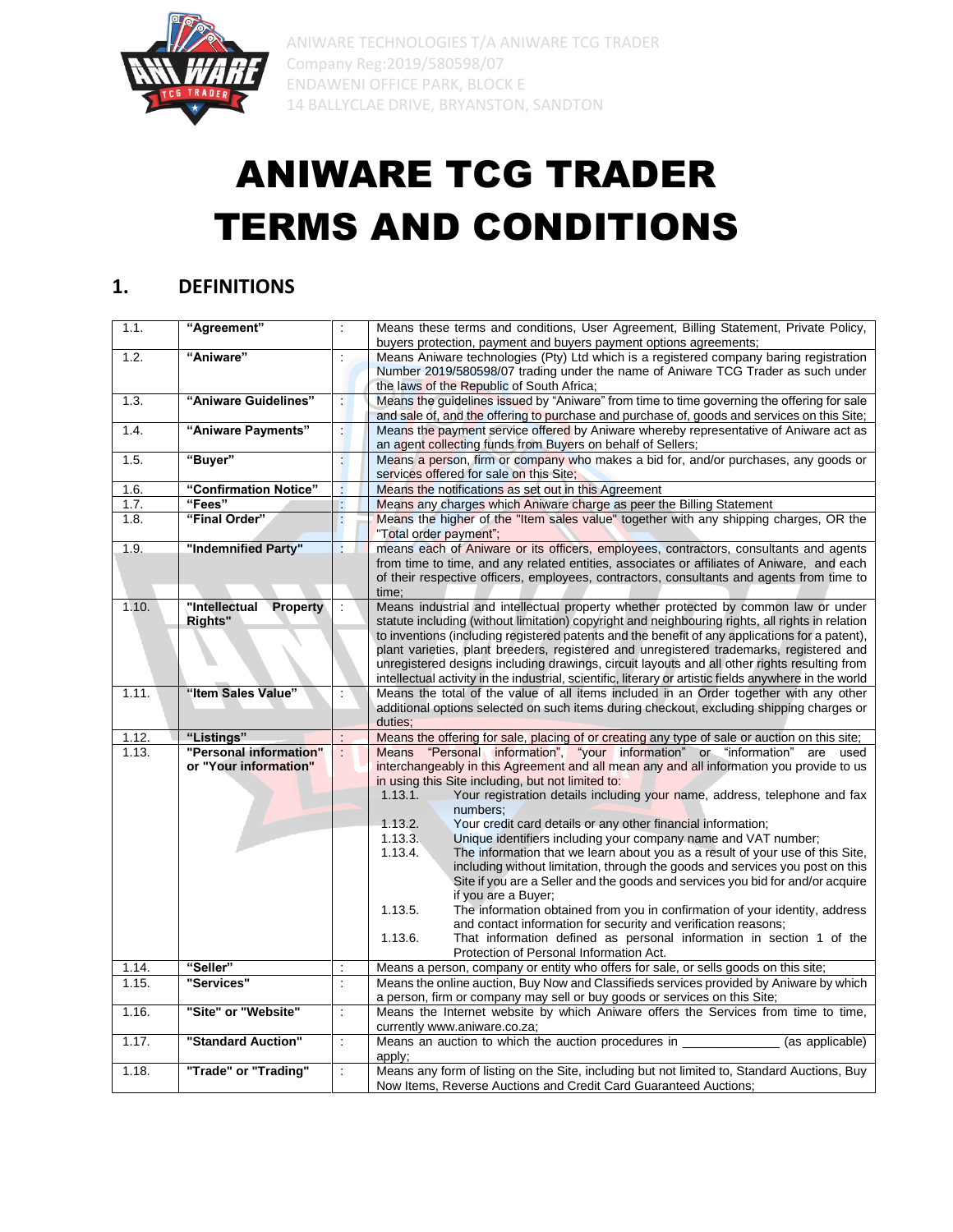

| 1.19. | "Total order payment"                              | Means the cumulative total of all payments made and allocated to an order excluding any<br>payments that have been reversed from such orders.           |
|-------|----------------------------------------------------|---------------------------------------------------------------------------------------------------------------------------------------------------------|
| 1.20. | "user" or "users"                                  | For the purposes of singular and plural uses as set out in this Agreement this means any<br>Buyer or Seller, or someone who is otherwise using the Site |
| 1.21. | "we", "us", "our",<br>"ourselves" and<br>"Aniware" | Are used interchangeably in this Agreement and all mean Aniware;                                                                                        |
| 1.22. | you" or "your"                                     | Means you, whether as a Buyer and/or you as a Seller, as the case requires, or otherwise,<br>and your successors and permitted assigns;                 |

#### **2. PARTIES INVOLVED IN THE WEBSITE**

| 2.1. | <b>BUYER:</b>  |                                                                                       |                                                      |                                                                                                                                                                                                                                                                                                                                                                                                                                                                                                                                                                                                                                                                                                                     |
|------|----------------|---------------------------------------------------------------------------------------|------------------------------------------------------|---------------------------------------------------------------------------------------------------------------------------------------------------------------------------------------------------------------------------------------------------------------------------------------------------------------------------------------------------------------------------------------------------------------------------------------------------------------------------------------------------------------------------------------------------------------------------------------------------------------------------------------------------------------------------------------------------------------------|
|      | 2.1.1.         | 2.1.1.1.<br>2.1.1.2.<br>$2.1.1.\overline{3}$ .<br>2.1.1.4.<br>2.1.1.5.<br>$2.1.1.6$ . |                                                      | You agree and warrant to each Seller and separately to us that your information:<br>is accurate and not false, misleading, deceptive or fraudulent;<br>does not breach any Intellectual Property Rights of a third party;<br>is made in compliance with all applicable laws, government regulations or guidelines;<br>is not forged, threatening or offensive or otherwise constitutes harassment;<br>does not contain confidential information or trade secrets of a third party unless you<br>have obtained the consent of the third party owner;<br>does not contain any viruses, worms, trojan horses or other invidious programs or<br>data, whether attached to or embedded in other programs or data or not; |
|      |                | 2.1.1.7.<br>2.1.1.8.<br>2.1.1.9.                                                      | clause 16.15.                                        | will not defame (libel or slander) another person or transmit misleading or inaccurate<br>information of any kind, whether of a personal or commercial nature;<br>your information will be kept up to date and that you will edit your account/profile and<br>any other information accordingly. These changes may be effected as described in<br>you have the legal capacity to purchase any goods or services that you bid for, and,                                                                                                                                                                                                                                                                              |
|      |                | 2.1.1.10.<br>2.1.1.11.<br>2.1.1.12.                                                   |                                                      | will not otherwise be breaching any law in purchasing those goods or services;<br>you will not bid for any goods or services on this Site unless you are able, and have<br>sufficient, available capacity to pay for those goods or services;<br>the purchase of any goods and/or services on this Site is absolutely at your own risk;<br>to the extent permitted by law, the Seller may exclude all terms, conditions and<br>warranties whether express, implied, statutory, common law, or otherwise, relating to<br>those goods and services, in all of the Seller's dealings in connection with the goods                                                                                                      |
| 2.2. | <b>SELLER:</b> | 2.1.1.13.<br>2.1.1.14.                                                                | purchase those goods and services.                   | and services that you may purchase from the Seller on this Site; and<br>you have obtained the necessary information required to comply with the Second<br>Hand Goods Act from the Seller; (if applicable);<br>if you are bidding for adult goods and services, that you have the legal right to                                                                                                                                                                                                                                                                                                                                                                                                                     |
|      | 2.2.1.         | the Site:                                                                             |                                                      | Subject to this Agreement you may post the goods and services that you wish to offer for sale on                                                                                                                                                                                                                                                                                                                                                                                                                                                                                                                                                                                                                    |
|      | 2.2.2.         |                                                                                       | and/or your credit card where applicable.            | You agree that we or our nominated agent may undertake any necessary credit checks on you                                                                                                                                                                                                                                                                                                                                                                                                                                                                                                                                                                                                                           |
|      | 2.2.3.         | Services.                                                                             |                                                      | In addition to any other rights we may have under this Agreement, if you fail to comply with this<br>Agreement; we may prevent you from participating in any auction on this Site, or using the                                                                                                                                                                                                                                                                                                                                                                                                                                                                                                                     |
|      | 2.2.4.         | us that:<br>$2.2.4.1$ .                                                               | your information:                                    | If you do so, you agree and warrant to the Buyer of those goods and services and separately to                                                                                                                                                                                                                                                                                                                                                                                                                                                                                                                                                                                                                      |
|      |                |                                                                                       | 2.2.4.1.1.<br>2.2.4.1.2.<br>2.2.4.1.3.<br>2.2.4.1.4. | is accurate and not false, misleading, deceptive or fraudulent;<br>does not breach any Intellectual Property Rights of a third party;<br>is made in compliance with all applicable laws, government<br>regulations or guidelines;<br>is not forged, threatening or offensive or otherwise constitutes                                                                                                                                                                                                                                                                                                                                                                                                               |
|      |                |                                                                                       | 2.2.4.1.5.                                           | harassment:<br>does not contain confidential information or trade secrets of a<br>third party unless you have obtained the consent of the third party<br>owner;                                                                                                                                                                                                                                                                                                                                                                                                                                                                                                                                                     |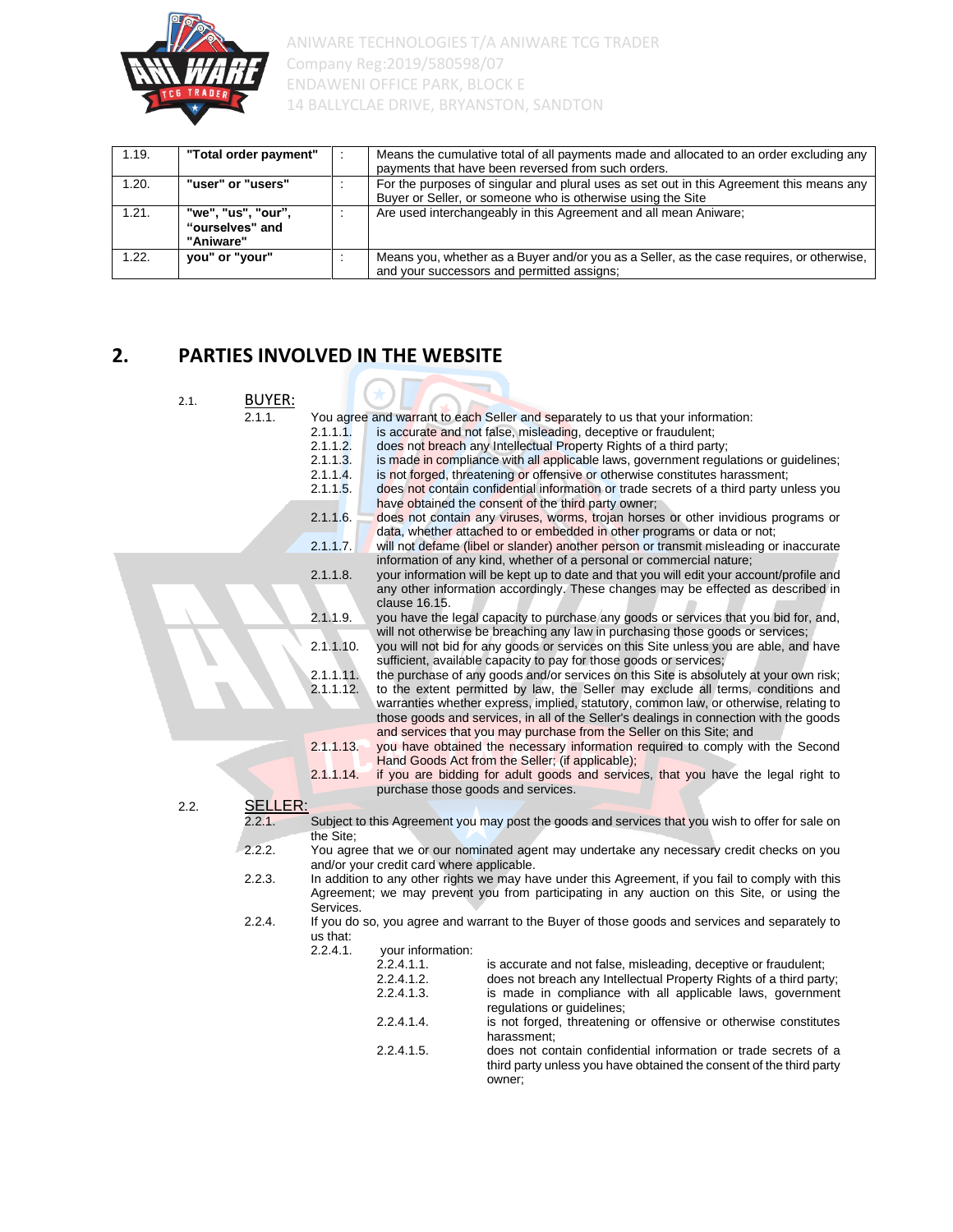

|        |             | 2.2.4.1.6.                                                                                |                        | does not contain any viruses, worms, trojan horses or other<br>invidious programs or data, whether attached to or embedded in                                                 |
|--------|-------------|-------------------------------------------------------------------------------------------|------------------------|-------------------------------------------------------------------------------------------------------------------------------------------------------------------------------|
|        |             | 2.2.4.1.7.                                                                                |                        | other programs or data or not;<br>will not defame (libel or slander) another person or transmit<br>misleading or inaccurate information of any kind, whether of a             |
|        |             |                                                                                           |                        | personal or commercial nature; and                                                                                                                                            |
|        |             | 2.2.4.1.8.                                                                                |                        | does not contain child pornography, bestiality or any other<br>obscene or offensive material;                                                                                 |
|        | 2.2.4.2.    | goods and services to the successful Buyer;                                               |                        | you are the legal owner of the goods and services you are offering for sale on this<br>Site and you have the legal capacity to conclude the sale and to pass the title in the |
|        | 2.2.4.3.    | offering for sale on this Site;                                                           |                        | you will not hyperlink to or include descriptions of goods and services that you are not                                                                                      |
|        | 2.2.4.4.    |                                                                                           |                        | if a Buyer who is a dealer in terms of the Second Hand Goods Act makes a request<br>for the information necessary to complete his register, you agree that the said           |
|        | 2.2.4.5.    | information will not be unnecessarily withheld;<br>you will adhere to the Listing Policy. |                        |                                                                                                                                                                               |
| 2.2.5. |             |                                                                                           |                        | You represent and warrant to us and to the Buyer separately that your information will be kept up                                                                             |
|        |             |                                                                                           |                        | to date and that you will edit your account/profile and any other information accordingly. These                                                                              |
| 2.2.6. |             | changes may be effected as described in the Agreement.                                    |                        | In addition to this, you represent and warrant to us and separately to the successful Buyer that:                                                                             |
|        | $2.2.6.1$ . |                                                                                           |                        | the goods and services you offer for sale and sell, on this Site:                                                                                                             |
|        |             | $2.2.6.1.1$ .                                                                             |                        | are reasonably fit for the purpose or purposes for which goods of                                                                                                             |
|        |             |                                                                                           |                        | that kind are commonly bought as it is reasonable to expect<br>having regard to matters including, without limitation, the                                                    |
|        |             |                                                                                           |                        | description of those goods and their price; and                                                                                                                               |
|        |             | 2.2.6.1.2                                                                                 | and                    | correspond with the description that you have posted on this Site;                                                                                                            |
|        |             | 2.2.6.1.3.                                                                                |                        | if sold in bulk, will correspond with any samples; and                                                                                                                        |
|        |             | 2.2.6.1.4.                                                                                | are not defective; and |                                                                                                                                                                               |
|        |             | 2.2.6.1.5.                                                                                |                        | are free of any charge or encumbrance such that the Buyer will<br>be able to enjoy quiet possession of those goods;                                                           |
|        | 2.2.6.2.    |                                                                                           |                        | the services you offer for sale, and sell, on this Site:                                                                                                                      |
|        |             | $2.2.6.2.1$ .<br>2.2.6.2.2.                                                               |                        | will be rendered with due care and skill; and<br>any materials supplied in connection with any services will be                                                               |
|        |             |                                                                                           | an                     | reasonably fit for the purpose for which they have been supplied;                                                                                                             |
|        |             | 2.2.6.2.3.                                                                                |                        | If the Buyer has made it known to you the particular purpose for                                                                                                              |
|        |             |                                                                                           |                        | which the services are required or the result the Buyer wishes<br>any services to achieve, then those services and any materials                                              |
|        |             |                                                                                           |                        | supplied in connection with those services will be reasonably fit                                                                                                             |
|        |             |                                                                                           |                        | for that purpose or are of such nature and quality that they might<br>be reasonably expected to achieve that result;                                                          |
|        |             | 2.2.6.2.4                                                                                 |                        | the goods and/or services you offer for sale, and sell on this Site                                                                                                           |
|        |             | $2.2.6.2.4.1$ .                                                                           |                        | will be offered for sale, and sold, in compliance with<br>the laws of the Republic of South Africa and                                                                        |
|        |             |                                                                                           |                        | especially that of the Consumer Protection Act that<br>became effective 1 April 2011;                                                                                         |
|        |             | 2.2.6.2.4.2.                                                                              |                        | are legally able to be offered for sale, and sold on                                                                                                                          |
|        |             |                                                                                           |                        | this Site, and otherwise, that the offer and sale of                                                                                                                          |
|        |             |                                                                                           |                        | those goods and services is not in contravention of<br>any law                                                                                                                |
|        | 2.2.6.3.    |                                                                                           |                        | The Seller may set a reserve price, or minimum price for the goods and services, but<br>that reserve price or minimum price, as the case may be, must not be set out in the   |
|        |             |                                                                                           |                        | information provided about the goods or services to which that reserve price or<br>minimum price, whichever is applicable, applies, or otherwise disclosed to any person      |
|        |             | at any time.                                                                              |                        |                                                                                                                                                                               |
|        | 2.2.6.4.    |                                                                                           |                        | In the information provided about the goods or services the Seller offers for sale, or                                                                                        |
|        |             | goods or services, including the following:                                               |                        | sells on this Site, the Seller must set out the terms and conditions for sale of those                                                                                        |
|        |             | $2.2.6.4.1$ .                                                                             |                        | whether the auction is a Standard Auction, Credit Card                                                                                                                        |
|        |             |                                                                                           |                        | Guaranteed Auction, or Buy Now Item, or a combination of any                                                                                                                  |
|        |             | 2.2.6.4.2.                                                                                |                        | of the preceding auctions;<br>as applicable, the minimum bid increments;                                                                                                      |
|        |             | 2.2.6.4.3.                                                                                |                        | in the case of a Buy Now Item, a Buy Now Price,                                                                                                                               |
|        |             | 2.2.6.4.4.                                                                                |                        | date and time of opening, and closing, of the auction;                                                                                                                        |

- 2.2.6.4.5. payment terms;
- 2.2.6.4.6. terms of delivery;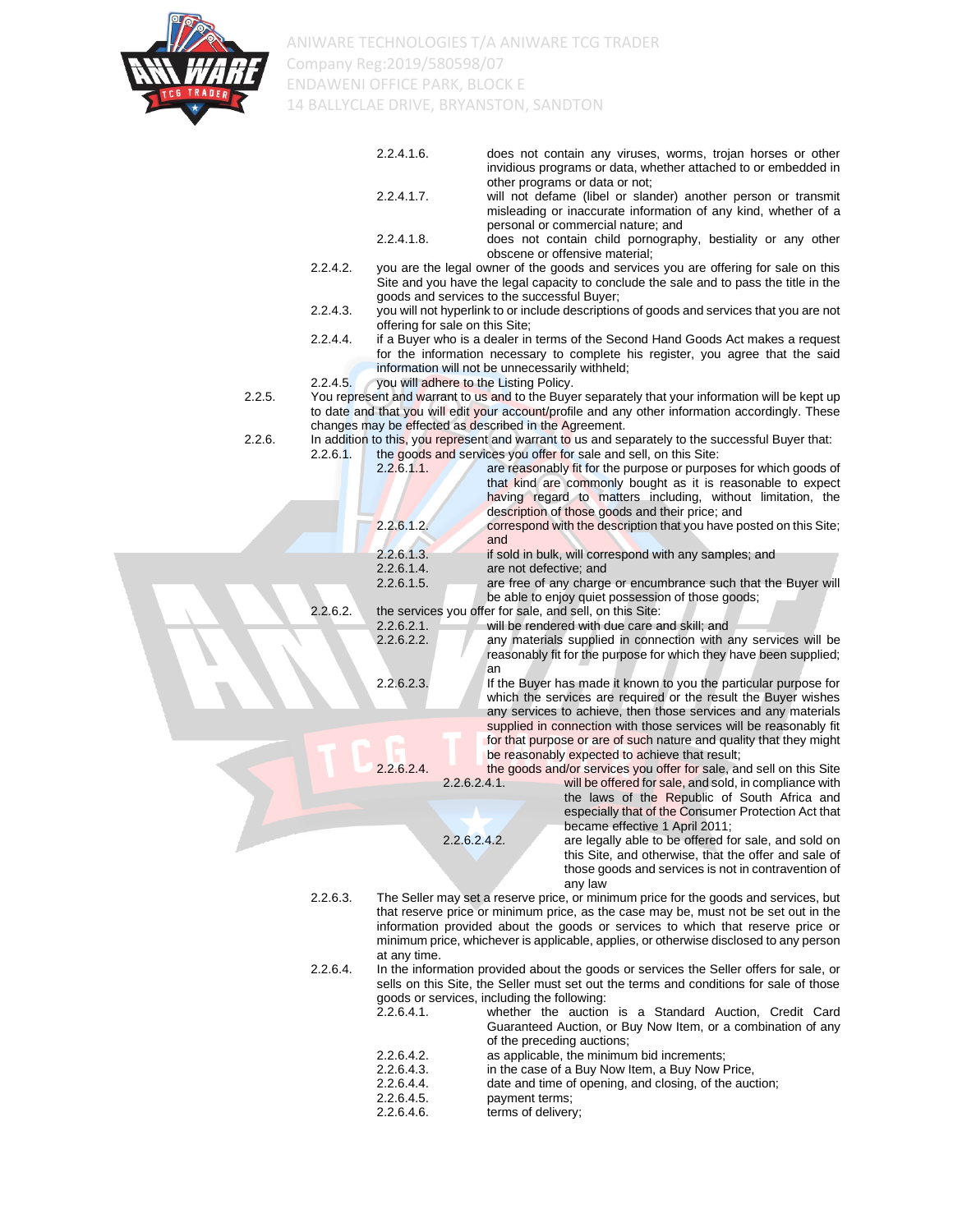

| 2.2.6.4.7.     | returns policy                                                                                                                                                                                                                          |
|----------------|-----------------------------------------------------------------------------------------------------------------------------------------------------------------------------------------------------------------------------------------|
| 2.2.6.4.8.     | taxes, duties and costs (including, without limitation, VAT, or<br>other consumption taxes, customs and other import duties and<br>tariffs) payable by the Buyer; and                                                                   |
| 2.2.6.4.9.     | unless stated to the contrary, any value will be construed to refer<br>to South African Rands:                                                                                                                                          |
| 2.2.6.4.10.    | that both buy now and auction selling prices will be considered to<br>include VAT                                                                                                                                                       |
| $2.2.6.4.11$ . | and the Seller agrees that such terms and conditions will include<br>any matters prescribed by us under this Agreement including the<br>matters set out in this Agreement as well as any matter specified<br>in the Aniware Guidelines. |

2.2.6.5. If you are a Aniware approved Seller the payment-processing fee on all payments conducted through Aniware Credit Card are included in the success fee and final order value fee charged to the transaction. Any fees due will be deducted directly from the amount collected from the Buyer on behalf of the Seller. Currently there are no fees charged for payments made through Aniware EFT.

#### 2.3. PAYMENT DETAILS – BUYER

- 2.3.1. In addition to the above, we may request you to provide your valid and current credit card or bank account details to us at any time, whether before or after the bidding commences in respect of any goods or services, or at any time whatsoever.
- 2.3.2. In addition to any other rights we may have under this Agreement, if you fail to comply with all clauses in this Agreement we may prevent you from participating in any auction in respect of any goods or services, or using the Services unless and until you provide those credit card details to us.
- 2.3.3. By initiating and sending payment through any form of payment you acknowledge that Aniware may obtain the funds by any one or combination of the following means; by debiting the funds from your Aniware account, obtaining the funds per your instructions by debiting a bank account that you designate or charging your credit card. When you send a payment, until that payment is accepted by the recipient (which may occur instantly), you remain the owner of those funds and Aniware holds those funds as your agent, but you will not be able to withdraw those funds or send the funds to any other recipient unless the initial transaction is cancelled
- 2.3.4. In providing us with the information specified in this Agreement above, you consent to the processing and/or further processing of such personal information by Aniware in accordance with the Protection of Personal Information Act.
- 2.3.5. In making use of the payment service you also acknowledge that (i) Aniware is not a bank and the Service is a payment processing service rather than a banking service, and (ii) Aniware is not acting as a trustee, fiduciary or escrow with respect to your funds.

2.4. ANIWARE DISCRETION

2.4.1. We reserve the right in our sole discretion to alter or remove any information or withdraw any goods or services offered for sale by you, or a bid placed by you, if:

- 2.4.1.1. that information and/or those goods or services, as applicable;<br>2.4.1.2. infringe or is suspected of infringing the Intellectual Property
- infringe or is suspected of infringing the Intellectual Property Rights of any person (other than the Seller in question); or
- 2.4.1.3. may create any liability for us whatsoever;
- 2.4.1.4. In relation to the goods and services set out in the clauses above if we are not entirely satisfied that you are legally permitted to offer for sale or sell, those goods and/or services;
- 2.4.1.5. you have not complied with any of the Clauses in this or any Agreement which is linked to this agreement
- 2.4.1.6. in relation to a bid, we reasonably believe that bid is not a legitimate, or commercially realistic bid for the goods and/or services;
- 2.4.1.7. it is otherwise in our commercial interests to do so;<br>2.4.1.8. we are required by law to do so;
- 2.4.1.8. we are required by law to do so;<br>2.4.1.9. you breach any provision of this
- you breach any provision of this Agreement;
- 2.4.1.10. or for any other reason whatsoever, and you irrevocably and unconditionally agree that any rights that you may have had against us in respect of any action we may have taken under this Agreement are hereby waived.

#### 2.5. COMPLETION OF SALE AND PURCHASE OF GOODS OR SERVICES

- 2.5.1. We will notify the Seller and the successful Buyer of the successful sale (if any) of any goods or services by automated email when an auction closes.
- 2.5.2. Following receipt of the Confirmation Notice the Seller and the successful Buyer will be solely responsible for the following matters, including, but not limited to: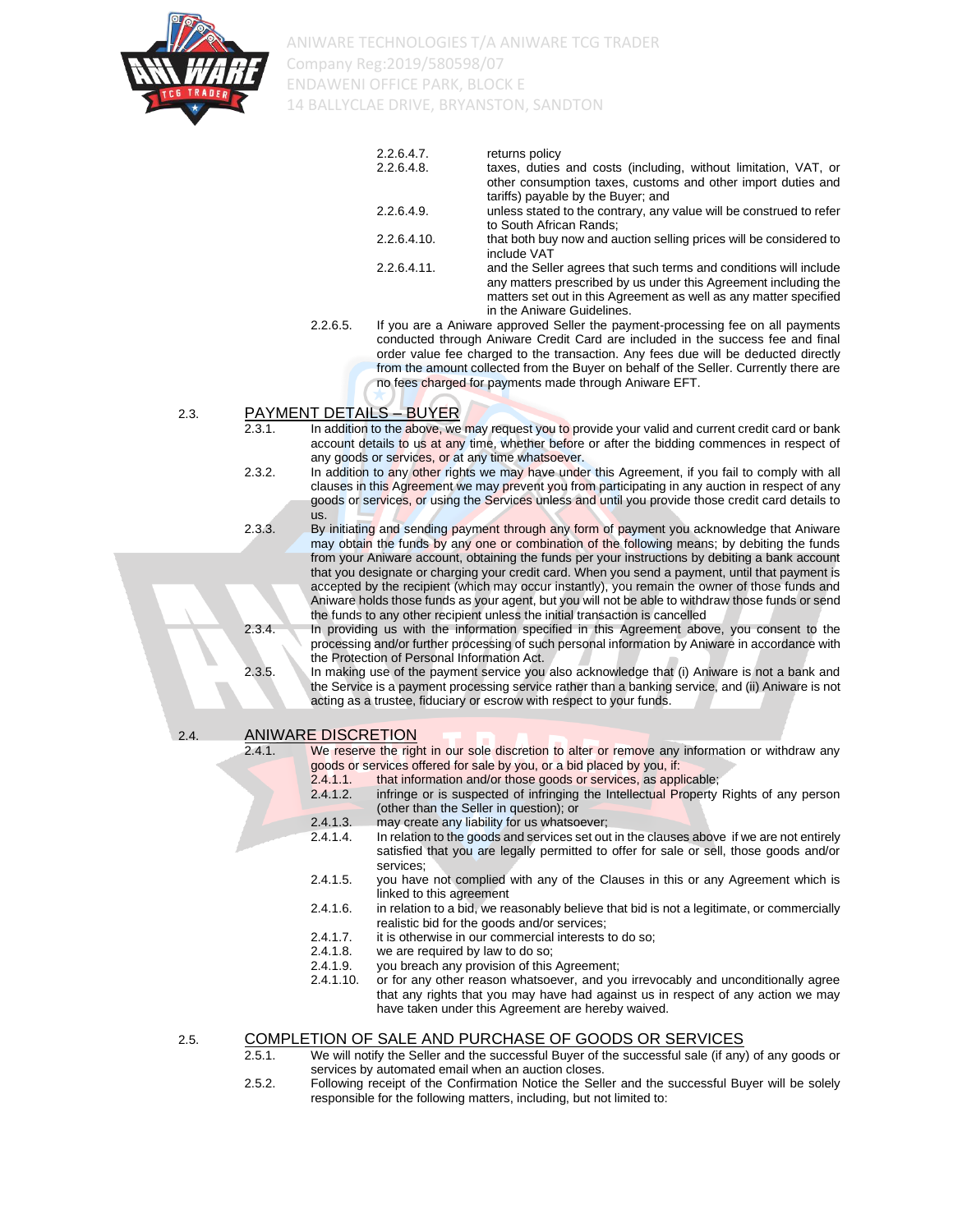

- 2.5.2.1. implementation of the sale and purchase of the goods or services, including reaching agreement on when risk in relation to the goods or services is passed onto the Buyer, and when title in the goods or services will be delivered to the Buyer;
- 2.5.2.2. ensuring they comply with the laws applicable in the jurisdiction in which the Buyer and Seller are located, with respect to completion of the sale and purchase of the goods and services (including without limitation, any formalities required to be undertaken in relation to that sale and purchase as well as the formalities required in terms of the Second Hand Goods Act) and, if the Buyer and Seller are from different jurisdictions, then the governing law of any resultant contract or agreement between the Buyer and Seller will be Gauteng, the Republic of South Africa;
- 2.5.2.3. arranging for payment of the goods or services;<br>2.5.2.4. arranging any insurance (if any) in respect of the
- 2.5.2.4. arranging any insurance (if any) in respect of the goods or services;<br>2.5.2.5. as applicable, agreeing a date for delivery of the goods or services;
- as applicable, agreeing a date for delivery of the goods or services; and
- 2.5.2.6. payment of all applicable taxes, duties and costs (including, without limitation, VAT or other consumption taxes and customs and other import duties and tariffs) incurred in connection with the sale and purchase of the goods and services.
- 2.5.3. Each Buyer agrees that we, or our nominated agent, may undertake any necessary credit checks on that Buyer's credit card and authorise us to provide those credit card details to the Seller in the relevant Confirmation Notice where such information was required and specified by the Seller under this Agreement
- 2.5.4. We have no involvement in the sale and purchase of any goods and services other than providing a venue for an auction and as described in this Agreement so we will never accept returns of any goods and services purchased on this Site as we are not the Seller. You must therefore direct all enquiries, of whatever nature, including, but not limited to, goods and services being of a defective nature, not fit for a particular purpose, or non-delivery of any goods and services, to the Seller, at whose sole discretion, the goods or services may be replaced or the price refunded.

2.5.5. Property Auctions - The successful conclusion of a Property auction is subject to the signed acceptance (signed contract) of the offer (final winning bid amount) by the seller or their duly authorized representative.

#### 2.6. COMPLIANCE WITH THESE TERMS AND CONDITIONS

| 2.6.1. | You agree to promptly inform us of any breach by you of the terms of this Agreement and of any |
|--------|------------------------------------------------------------------------------------------------|
|        | conduct of another user that you think may be a breach of this Agreement, whether the conduct  |
|        | has ceased, is continuing, or may occur in the future.                                         |

- you think may be a breach of this Agreement, whether the conduct may occur in the future. 2.6.2. You agree that we may and will monitor your conduct if we believe that you are not complying
	- with the terms of this Agreement. If we do, then we will respect your confidentiality, unless: 2.6.2.1. doing so would or could implicate us in criminal behaviour, a civil wrong, or any other
	- claim by a person for which we may have to pay compensation; 2.6.2.2. the law compels, requires, or makes it prudent and desirable for us to divulge or
	- disclose the information we hold or know or any documents we possess; or 2.6.2.3. we consider it necessary or desirable to make disclosures to preserve or enforce our
- 

interests or rights. 2.6.3. If we believe, whether or not we have conducted any monitoring, that you are not, or may be in danger of not, complying with any of the provisions of this Agreement, then we may send you a warning asking you to rectify your conduct (although we will not be obliged to do so). 2.6.4. If you:

- 2.6.4.1. infringe or are suspected of infringing the Intellectual Property Rights of any other person;
- 2.6.4.2. are suspected of having, or are found by conviction, settlement insurance or escrow investigation or otherwise, to have engaged in any fraudulent or other criminal activity in connection with this Site or any other web site; or
- 2.6.4.3. have an over due payment on your Aniware Account; or <br>2.6.4.4. otherwise breach this Agreement, we may. in our absolut
	- otherwise breach this Agreement, we may, in our absolute discretion:
		- 2.6.4.4.1. withhold from you, your use of any or all of the Services; 2.6.4.4.2. delete or remove, without incurring any liability to you, any or all of your information and block in-coming and out-going data or message transfers: 2.6.4.4.3. restore the Services if and when you can demonstrate clear and complete adherence to the terms of this Agreement on a permanent and consistent basis; and 2.6.4.4.4. terminate the Agreement that we have entered into with you, and cancel our obligations to provide the Services, if we are not
			- satisfied that you will clearly and completely adhere to the terms of this Agreement, on a permanent and consistent basis, if the Services are restored to you.

#### **3. PROVISIONS OF SERVICE FROM ANIWARE**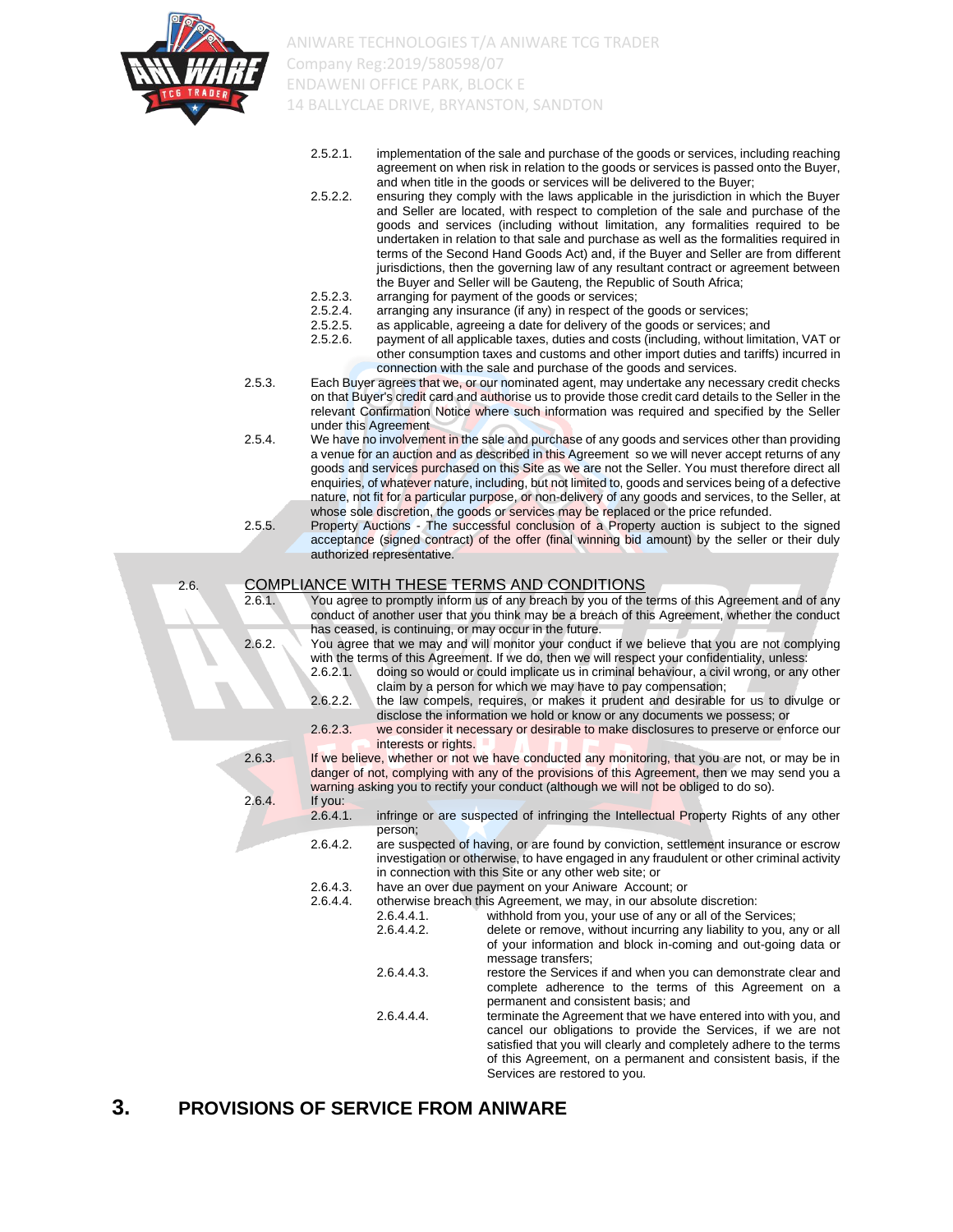

- 3.1. We will provide you with the Services.
- 3.2. We will provide you with a username and password in order to login as required
- 3.3. We reserve the right to alter or vary your preferred username and password at any time and will notify you of any such alteration (by email where possible).
- 3.4. You agree to provide all necessary equipment, network connections and software to access this Site.
- 3.5. You agree that Aniware may restrict and/or terminate its services to you at any point in time if Aniware, in its sole and absolute discretion, elects to do so and without having to furnish any reasons for doing so.

#### **4. TRADING ON THIS SITE**

- 4.1. As we are not involved in any sale and purchase of any goods and services on this Site, save for providing a venue for an auction of goods and services, and as described in this Agreement, you hereby agree and acknowledge that we:<br>4.1.1. are not, n
	- are not, nor do we represent or hold ourselves out as the manufacturer or agent of any such manufacturer or sales representative of any such manufacturer, of any goods offered for sale and/or sold on this Site;
	- 4.1.2. have absolutely no control over, nor do we represent or hold out that we have any control over any one or more of the circumstances described in Clause 2
	- 4.1.3. have absolutely no control over whether, nor do we represent or hold out that, the goods and services offered for sale on this Site are legally able to be sold;
	- 4.1.4. cannot guarantee, nor do we represent or hold out that the descriptions of any goods and services on this Site will be accurate;
	- 4.1.5. have absolutely no control over, nor do we represent or hold out that a Seller or Buyer will perform their respective sale and purchase obligations of goods or services auctioned on this Site;
	- 4.1.6. cannot and do not control, nor do we represent or hold out that a Buyer will pay for the goods and services that he/she has successfully bid for in an auction on this Site;
	- 4.1.7. cannot and do not control, nor do we represent or hold out that any goods and services will be delivered to a respective Buyer by the respective Seller
	- 4.1.8. cannot and do not represent nor hold out that we can confirm that each Buyer and Seller is who they claim to be;
	- 4.1.9. cannot and do not represent or hold out that we can exercise any practical control over what feedback, comments or rating scores will be provided about you pursuant to the Rating Systems Rules;

4.1.10. cannot and do not, nor do we represent or hold out that we can or could, despite any credit checks we may have undertaken pursuant to this agreement being acknowledged confirm any matters relating to any credit card details supplied to us by a Buyer or Seller (as the case may be) under this Agreement, including without limitation, that the:

- 4.1.10.1. credit card details of any Buyer or Seller (as the case may be) are correct;
- 4.1.10.2. credit limit has not been exceeded;
- 4.1.10.3. credit card has not been reported stolen;
- 4.1.10.4. Buyer or Seller is entitled to authorized use of the credit card; or
- 4.1.10.5. credit card is otherwise being lawfully used;
- 4.1.10.6. will not become involved in any dispute between any Buyer and Seller arising out of, or in connection with, the completion of any sale and purchase of any goods or services on this Site, or with this Agreement, we do however reserve the right at our sole discretion to mediate between two parties should the conduct of either party impact on the reputation and or image of our business.
- 4.1.10.7. We do not act as agent for either the Seller or the Buyer in either the making of the offer, by the placement of the goods on the site for auction, the acceptance of such offer nor the acceptance of the bid by the seller.

- 4.1.11. Should you as the Seller or Buyer obtain any personal information pertaining to a Buyer or Seller, as the case may be, for any or all purposes listed in clause 13.4.1 of this Agreement, you hereby represent and warrant to us, the Seller or Buyer, as the case may be:
	- 4.1.11.1. that you will respect the privacy of the Buyer or Seller and fulfill any other obligations in terms of this Agreement; and
	- 4.1.11.2. that you will comply with the provisions of the Protection of Personal Information Act, insofar as it applies, in processing any and all personal information pertaining to such persons whether obtained from Aniware, the Seller or Buyer themselves.
- 
- 4.1.12. In trading on this site, you agree and acknowledge that we cannot and do not, nor do we represent or hold out that we can or could control:
	- 4.1.12.1. how the Seller or Buyer processes your personal information;
	- 4.1.12.2. whether the Seller or Buyer processes your personal information in accordance with the Protection of Personal Information Act insofar as the Act applies; and/or where or to whom your personal information is transferred by the Seller or Buyer during or after the sale or purchase of any goods on this Site by yourself.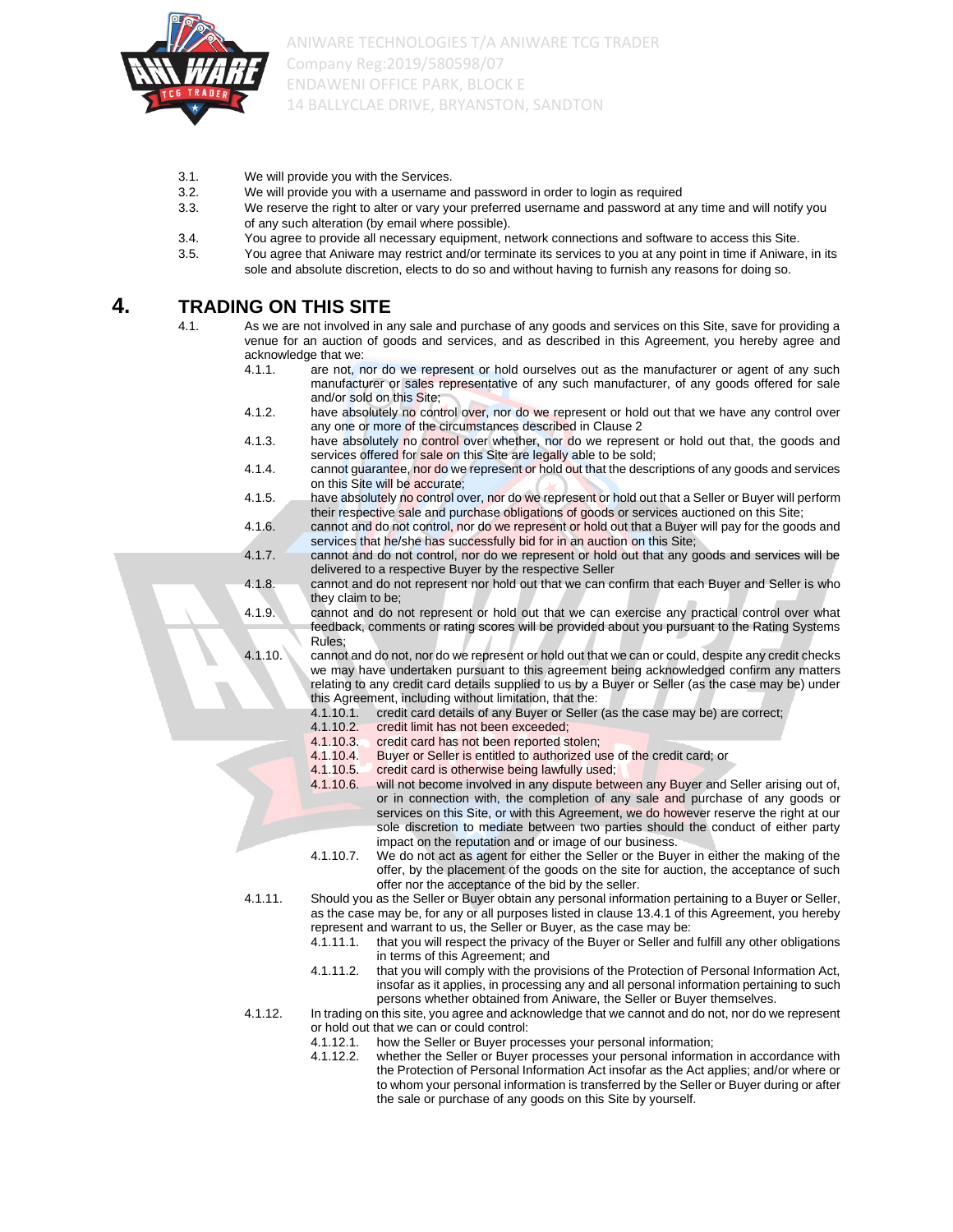

- 4.1.13. In trading on this site and agreeing to and acknowledging the contents of clause 1.3 above, you further agree to and acknowledge that during or upon completion of the sale and purchase of goods and services and/or an auction, Aniware is no longer responsible for or liable in respect of:<br>4.1.13.1. any personal information that may be exchanged between the Buyer and the Seller any personal information that may be exchanged between the Buyer and the Seller
	- for any or all of the purposes stipulated in this Agreement; 4.1.13.2. any personal information that may be provided to the Seller with the Buyer's
	- authorization in terms of this Agreement or vice versa; 4.1.13.3. the manner in which such personal information is processed subsequent to such an
	- exchange between the Buyer and Seller;
	- 4.1.13.4. a failure on the part of the Seller or Buyer as the case may be, to process such personal information in accordance with the Protection of Personal Information Act insofar as the Act applies; and/or
	- 4.1.13.5. the transfer of any information by the Seller or Buyer to a third party.

#### 5. **USE OF SITE**

| 5.1. |        | In using this Site, you must not:                                                                                                                                                                 |
|------|--------|---------------------------------------------------------------------------------------------------------------------------------------------------------------------------------------------------|
|      | 5.1.1. | illegally copy, store, use, alter, modify, impair, interfere with or attempt to interfere with, or                                                                                                |
|      |        | distribute software or other data                                                                                                                                                                 |
|      | 5.1.2. | alter, damage, destroy, erase, interfere with or attempt to interfere with, or infect our files, data                                                                                             |
|      |        | and other computer systems and network resources or those of other users or any other person,                                                                                                     |
|      |        |                                                                                                                                                                                                   |
|      |        | or access, copy, modify, remove or impair the reliability, security or operation of, any data or files                                                                                            |
|      |        | or other information stored in these systems or network resources;                                                                                                                                |
|      | 5.1.3. | impair the electronic communications to or from, or interfere with or obstruct the lawful use of, or                                                                                              |
|      |        | otherwise cause any unauthorized computer functions to our computer systems or those of other                                                                                                     |
|      |        | users or any other person;                                                                                                                                                                        |
|      | 5.1.4. | offer, sell, export, bid for, or import any Prohibited Goods and Services;                                                                                                                        |
|      | 5.1.5. | offer, sell, export, bid for, or import any goods and services if this breaches any law applicable to                                                                                             |
|      |        | you; and                                                                                                                                                                                          |
|      | 5.1.6. | engage in any practice or conduct that is unlawful under any laws applicable to you;                                                                                                              |
|      | 5.1.7. | copy, modify, or distribute rights or content from our sites, services or tools or Aniware's copyrights                                                                                           |
|      |        | and trademarks:                                                                                                                                                                                   |
|      | 5.1.8. | harvest or otherwise collect information about users (including email addresses), trades listed or                                                                                                |
|      |        | sales activities conducted on Aniware without the express permission of Aniware.                                                                                                                  |
| 5.2. |        | Any links or references (direct or indirect) to other web sites on this Site are provided for your convenience                                                                                    |
|      |        | only and do not, and are not an express or implied endorsement by us, of those web sites, or the products                                                                                         |
|      |        | and services contained on those web site.                                                                                                                                                         |
| 5.3. |        | The information and material contained on this Site has been prepared in accordance with the laws of the                                                                                          |
|      |        | Republic of South Africa for use in the Republic of South Africa only. It may not comply with the laws of any                                                                                     |
|      |        | other country. We make no representation that the information and material contained on this Site complies                                                                                        |
|      |        |                                                                                                                                                                                                   |
|      |        | with the laws (including any intellectual property laws) of any country other than the Republic of South Africa.                                                                                  |
|      |        | If you choose to access this Site from outside the Republic of South Africa, you do so at your own risk and                                                                                       |
|      |        | will be responsible for ensuring compliance with the laws of the country in which you are located                                                                                                 |
| 5.4. |        | Using information about other Aniware users -                                                                                                                                                     |
|      | 5.4.1. | You agree to use user information only in accordance with applicable laws and regulations                                                                                                         |
|      |        | (including, without limitation, The Protection of Personal Information Act and other data protection                                                                                              |
|      |        | laws) and only for:                                                                                                                                                                               |
|      |        | 5.4.1.1.<br>Aniware – transaction - related purposes that are not unsolicited commercial                                                                                                          |
|      |        | communications;                                                                                                                                                                                   |
|      |        | 5.4.1.2.<br>using services offered through Aniware; and                                                                                                                                           |
|      |        | 5.4.1.3.<br>other purposes a user expressly agrees to.                                                                                                                                            |
|      | 5.4.2. | You agree to respect other users' privacy and disclose your privacy and security policies to them.                                                                                                |
|      |        | By law, you must give other users a chance to remove themselves from your database and a                                                                                                          |
|      |        | chance to review the information you have collected about them.                                                                                                                                   |
| 5.5. |        | You agree to the Affiliate Terms and Conditions -                                                                                                                                                 |
|      | 5.5.1. | You will not mislead others.                                                                                                                                                                      |
|      | 5.5.2. | You will not engage in spamming, indiscriminate advertising, unsolicited commercial email, cyber                                                                                                  |
|      |        | squatting or typo squatting.                                                                                                                                                                      |
|      | 5.5.3. | You will not operate or utilize a web site or email link to web sites that contain or promote any of                                                                                              |
|      |        | the following types of content: libelous, defamatory, obscene, pornographic, abusive, violent,                                                                                                    |
|      |        | bigoted, hate-oriented, illegal, cracking, hacking or warez, or that offer any illegal goods or                                                                                                   |
|      |        | services, or link to a web site(s) that do so.                                                                                                                                                    |
|      | 5.5.4. |                                                                                                                                                                                                   |
|      |        | A user may only have one Aniware account. If a user you refer provides any fictitious information<br>or opens more than one Aniware account, you will not be compensated for this user and should |
|      |        |                                                                                                                                                                                                   |
|      |        | you be suspected of abusing the program your affiliate status will be revoked without payment of                                                                                                  |
|      |        | any outstanding funds. The affiliate may not create accounts or referrals for the purpose of earning                                                                                              |
|      |        | more referral fees.                                                                                                                                                                               |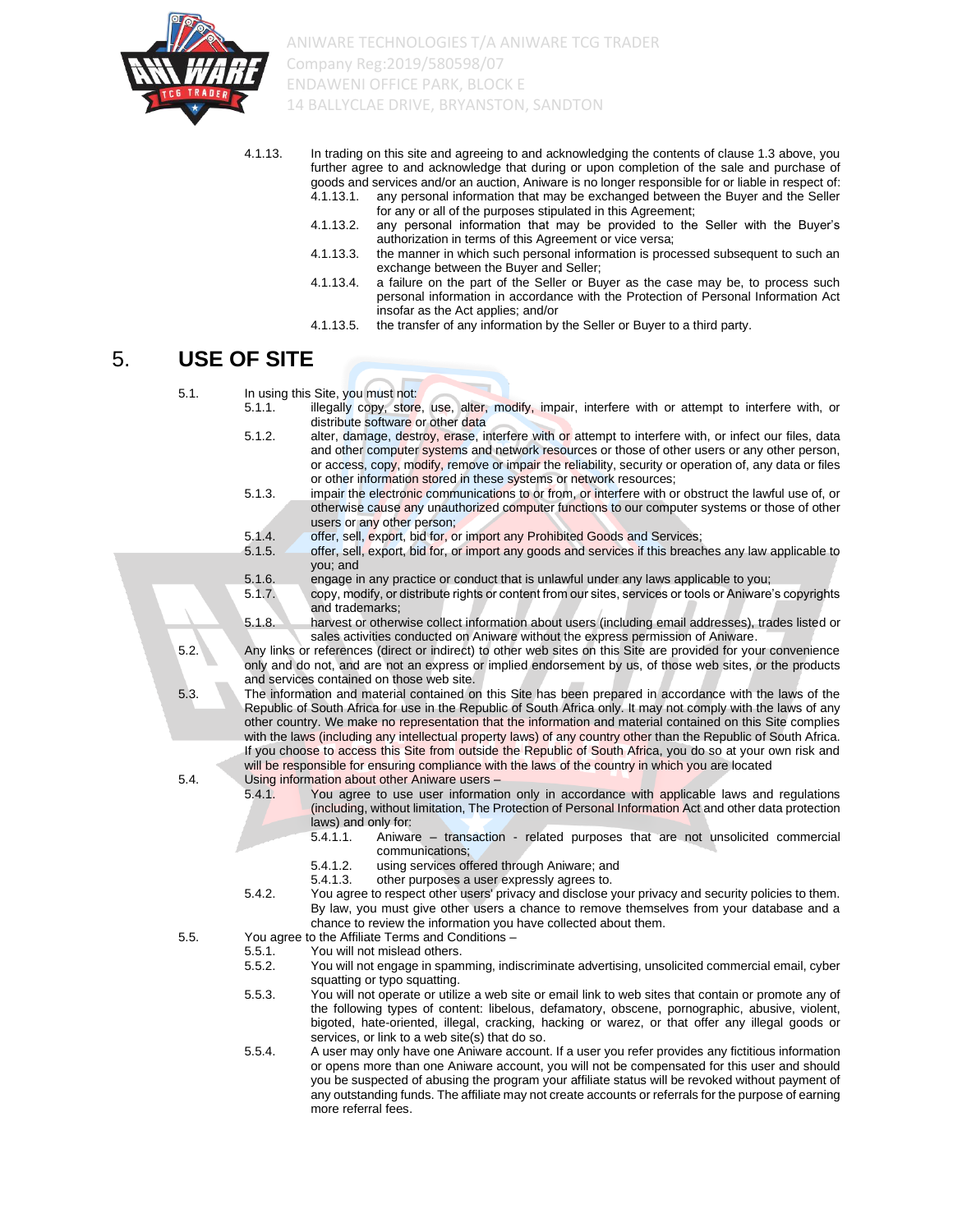

- 5.5.5. You will not place any referral links on any pages of the Aniware web site.
- 5.5.6. You will not directly or indirectly offer any incentive to users that result in referral fees without written permission from Aniware.
- 5.5.7. You are required to be registered as a user on Aniware.
- 5.5.8. You are at least 18 years of age, have a valid South African identity number and a South African bank account.
- 5.5.9. Other than through the content provided by Aniware you may not use any of the Aniware company trademarks (or variations thereof) without written permission from Aniware.
- 5.5.10. As of 1st April 2010, third party advertising programs such as Google AdWords, Bing and Yahoo Search may not be used as part of the Aniware Affiliate Program. Failure to adhere to this will result in your Affiliate status being revoked without payment of any outstanding funds.
- 5.5.11. Unless the correct tracking link is used you will not be rewarded for your referrals. Aniware will not take any responsibility whatsoever for incorrect or broken links used by affiliates resulting in referrals not being tracked.
- 5.5.12. Only referrals captured by the Aniware Affiliate Program will be rewarded. Any other disputed referrals, for any reason, will not be rewarded.
- 5.5.13. Compensation payable to affiliates will be calculated on the first day of the month for all transactions that took place in the previous month.
- 5.5.14. Payment will then be made within 30 days provided the total balance owed exceeds R250.00 (Two Hundred And Fifty Rand).
- 5.5.15. To receive payment affiliates may be required to provide an official invoice in accordance with the South African Revenue Services.
- 5.5.16. Affiliates will be compensated based on the reward scheme published on the Aniware web site, which may be adjusted from time to time at the discretion of Aniware.
- 5.5.17. Aniware reserves the right to withhold payment of affiliate rewards or to remove a user's ability to participate in the Affiliate Program should the users, referred to Aniware through the Affiliate Program, be of a low quality. Low quality users may include, but are not limited to the following:
	- 5.5.17.1. Users that have a large number of negative ratings;
	- 5.5.17.2. Users who are in a net negative rating state;
	- 5.5.17.3. blacklisted, restricted or suspended users;
	- 5.5.17.4. Users who Aniware in their sole discretion deem unsuitable or of low quality.
- 5.5.18. These Terms and Conditions may change without notice and will take effect immediately upon being posted on the Aniware web site.
- 5.5.19. Aniware may withdraw this Affiliate Program provided a minimum of 30 days' notice is given to participating affiliates.
- 5.5.20. Should you breach any of these Terms and Conditions, or for any other reason at the sole discretion of Aniware, your Affiliate status may be revoked without payment of any outstanding funds.
- 5.6. Notwithstanding, and in addition to any other provision of this Agreement, you agree to comply with any laws applicable to you when using this Site and the sale or purchases of goods or services that you undertake as a result of using this Site.
- 5.7. You agree not to harass, intimidate or threaten any of the Aniware staff or any users of the Aniware website in any way or form and failure to do so may, in Aniware's sole discretion, result in the cancellation or restriction of your Aniware account.

#### **6. FEES**

- 6.1. Registering, bidding on, buying and creating items on this Site do not attract a fee.
- 6.2. Selling on Aniware will incur Success Fee charges to your Aniware Account. It is a condition of using the Services that you agree to this and the fee structure, billing and credit rules as described in the Billing Statement. If you do not agree to this condition, then please do not accept these terms and conditions.
- 6.3. We may choose in our sole discretion to change our fee structure, billing and credit rules from time to time and such changes shall be effective forthwith.
- 6.4. We may choose in our sole discretion to change our fee structure, billing and credit rules from time to time, for promotional events and such changes are effective for the dates specified when we post such a promotion on this Site.
- 6.5. We reserve the right in our sole discretion to alter or remove any Services or withdraw any Services offered. In the event that we introduce a new Service, any fees for that Service will take effect from the launch of that Service, unless otherwise stated.
- 6.6. Unless otherwise stated, all fees are quoted in South African Rands and are exclusive of VAT
- 6.7. Users are given the right to sell items on this Site by paying the relevant fees. This does not involve purchasing the rights to the actual web pages, which remain the property of Aniware; we reserve the right in our sole discretion to place third party advertisements on the pages without your consent or payment to you
- 6.8. Aniware reserves the right to charge a R500 administration fee to re-activate restricted, disabled or blacklisted accounts.

## **7. ANIWARE MAY CHANGE THESE TERMS AND CONDITIONS**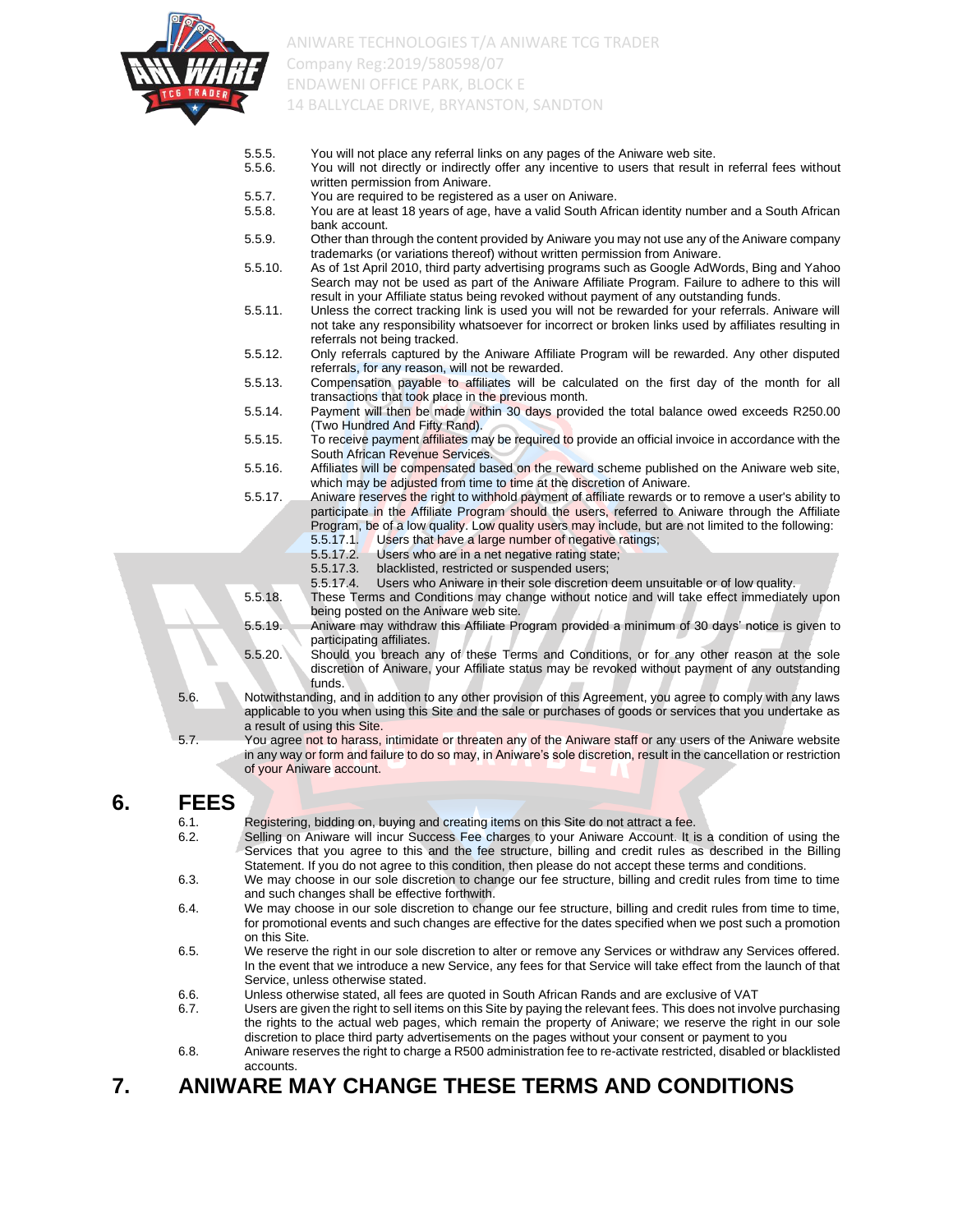

- 7.1. We have an absolute discretion to change the terms of this Agreement at any time. If we do so, we will post details of any changes on this Site that will be effective forthwith.
- 7.2. By accepting this Agreement and any notifications of changes to this Agreement, you also agree to accept and be bound by any changes made by us under this Agreement In any event, your continued use of the Services after any changes to the terms of this Agreement have taken effect in accordance with any act in accordance with the laws of the Republic of South Africa will be

deemed to be your acceptance of those changes to the terms of this Agreement.

#### **8. ENTERING INTO THIS AGREEMENT**

8.1. You represent and warrant to us:

- 8.1.1. if you are an individual that you are eighteen (18) years of age or over and of full legal capacity and thus capable of entering into this Agreement and performing your obligations under this Agreement; or
	- 8.1.2. if you are a juristic entity:
		- 8.1.2.1. that you are duly incorporated and have been issued with a certificate of commencement of business and have the power to own/sell property; and 8.1.2.2. entering into this Agreement does not violate your Constitution; and 8.1.2.3. vou have the power and have taken all corporate and other action in you have the power and have taken all corporate and other action required to enter
			- into this Agreement and to authorise entering into this Agreement and performing your obligations under this Agreement.
	- 8.1.3. Transactions in case of a minor:
		- 8.1.3.1. If you are under 18 years of age or if you are not legally permitted to enter into a binding and enforceable agreement, then you may not register as a user or make use of the services of Aniware, unless you are duly supervised by and you have obtained the consent of your parent or legal guardian or spouse.
		- 8.1.3.2. If your parent or legal guardian supervises you and gives his/her consent, then such person hereby agrees to be bound and to be liable and responsible for you and for all your obligations or duties in terms of the agreement entered into between yourself and Aniware
		- 8.1.3.3. We strictly reserve our rights to refuse our service, terminate/suspend your account or cancel orders, should Aniware, in our sole discretion find that you have failed for whatsoever reason to comply with the aforementioned provisions or the remaining provisions of these terms and conditions, without prejudice to any other rights that we may have at law.
		- 8.1.3.4. To the extent that you utilize our services, we shall deem it that you were / are supervised by and that you have obtained the consent of your parent or legal guardian or curator or trustee. The onus to prove that you were not supervised or did obtain the requisite consent shall rest with you.

## **9.** LICENCE OF, AND USE OF, YOUR INFORMATION<br> **9.1.** You hereby grant to us a non-exclusive, irrevocable, worldwide, perpetual, royal

- You hereby grant to us a non-exclusive, irrevocable, worldwide, perpetual, royalty-free right to exercise the Intellectual Property Rights you have in your information, in whatever medium.
- 9.2. Subject to this agreement and our discretion, we agree to use your information only in accordance with the Privacy Statement below. If you do not agree with the terms of the Private Statement, please do not accept these terms and conditions.
- 9.3. We further agree and/or undertake to process your personal information in accordance with the provisions of the Protection of Personal Information Act.

## **10. PRIVACY STATEMENT**

10.1. This privacy statement discloses the privacy practices for the Aniware Website

- 10.2. We have agreed to notify you of the following when collecting your personal information:<br>10.2.1 The information being collected and the source from which it is collected.
	- The information being collected and the source from which it is collected when collected from another person;
		-
		- 10.2.1.1. Our name and address:<br>10.2.1.2. The purpose for which t
		- 10.2.1.2. The purpose for which the information is being collected;<br>10.2.1.3. Whether or not the supply of information by yourself is m Whether or not the supply of information by yourself is mandatory or voluntary;
		- 10.2.1.4. The consequences of a failure to provide the requisite information;<br>10.2.1.5. Any particular law authorizing or requiring the collection of the infor
		- 10.2.1.5. Any particular law authorizing or requiring the collection of the information;
		- Whether we intend to transfer the information to a third country or international organization and the level of protection afforded to the information by the said third country or international organization;
		- 10.2.1.7. Any further information such as: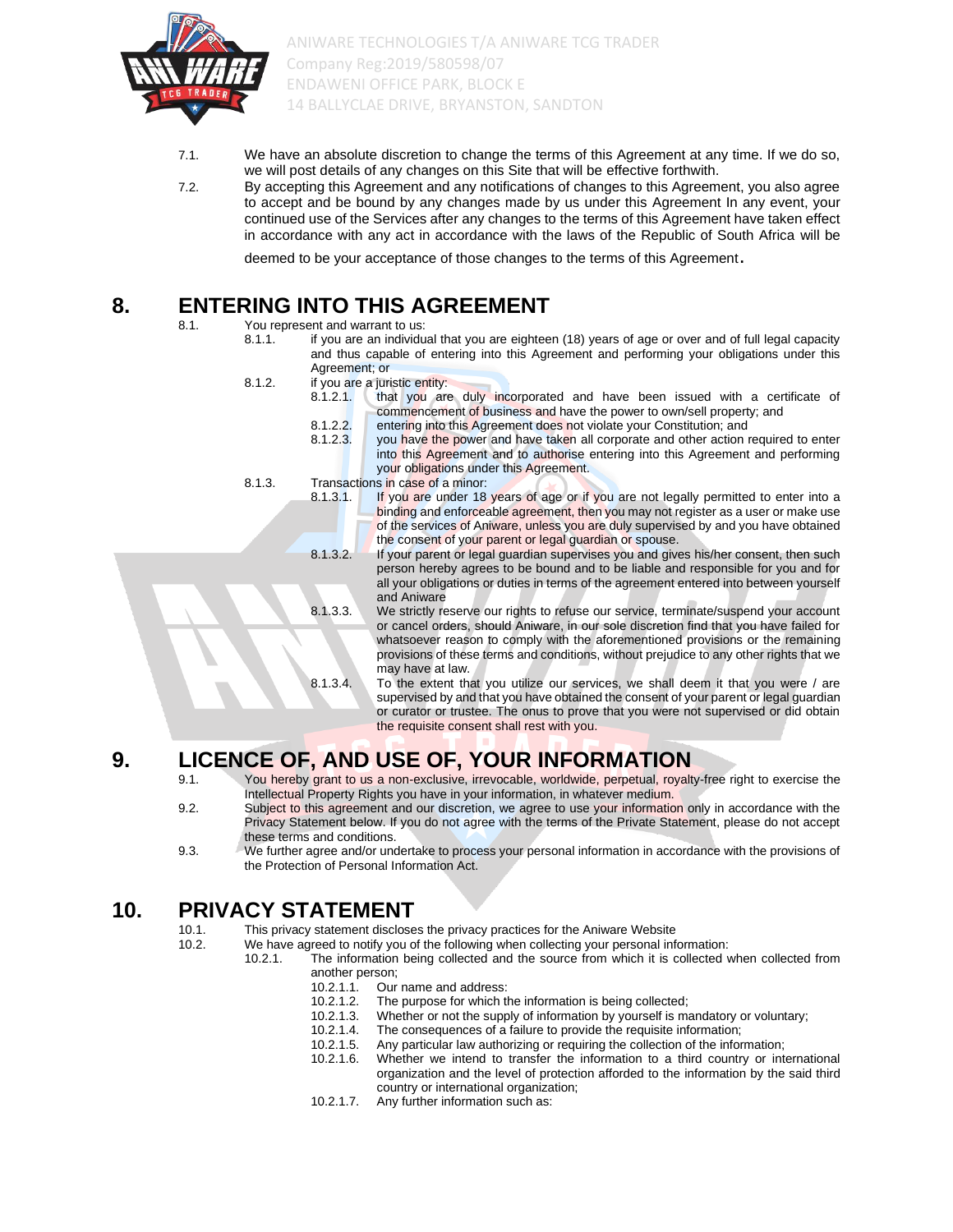

| 10.2.1.7.1.    | he recipient of the information or with whom the information may<br>be shared:                                         |
|----------------|------------------------------------------------------------------------------------------------------------------------|
| 10.2.1.7.2.    | the nature and category of the information;                                                                            |
| 10.2.1.7.3.    | your right of access to and the right to rectify that information;                                                     |
| $10.2.1.7.4$ . | your right to object to the processing of your personal<br>information: and                                            |
| 10.2.1.7.5.    | the right to lodge a complaint with the Information Regulator and<br>the contact details of the Information Regulator. |

## **11. GENERAL TERMS AND CONDITIONS**

## 11.1. **INFORMATION COLLECTION AND USE**<br>11.1.1. The information we collect from

- The information we collect from you is collected for a specific, explicitly defined and lawful purpose related to the function and activity of Aniware as established in clause 16.1.2 of this Agreement. You acknowledge and agree that we may collect this information from you in connection with or as a consequence of your use of our site, including, without limitation, the supply of the online trading services to you
- 11.1.2. The purpose of collection.
- 11.1.3. We are the sole owner of the information collected on this site. We will not sell, share, or rent this information to others in any way other than as disclosed in this privacy statement
- 11.1.4. We collect information from our users at several different points on our site. We collect information about your bidding, buying and selling activities if you choose to participate on our site as a result of you engaging in these activities, and also from ratings and comments received from other users regarding you engaging in those activities. We also collect information from any form of correspondence, such as emails and telephone conversations, from you or from a third party about you. We may also collect information from you if you choose to partake in special promotions with third parties on our site. This information will be shared with that third party, but only with your consent and for the purpose of that promotion

11.1.5. We will also collect financial information about you if you choose to bid for certain goods and services on our site, if you sell on our site, and also as set out in the Terms and Conditions of Use of this Site. We do charge fees for selling, and your payment information will be used to charge you accordingly. We may pass your payment information onto recognized partners in certain cases, such as for charging you for selling and in those auctions where the services of shipping and delivery or fulfillment companies are offered to our users, but only in cases where our users have requested those services from us. Other information that we collect is outlined below.

## 11.2. REGISTRATION<br>11.2.1. In ord

In order to use our site, you must first complete the registration form. When you register we collect personal information such as your name, address, email address, telephone and fax numbers. This information is used to contact you about the services on our site for which you have expressed interest. We also collect additional information (such as "How did you hear about us?", your interests), and unique identifiers (such as your company name and VAT number, if applicable). All information that is mandatory is made known on the registration form and is necessary to complete the registration process. You are encouraged to provide the additional, optional information specified on the registration form so we can provide you with a more personalized experience on our site.

11.2.2. We may, at our sole discretion, request additional personal information from you. You may be required to confirm such details as your identity, address and contact information for security and verification reasons. This information may include copies of ID documents, passports, utility bills, licenses, rights to sell or distribute a particular item or product, legal or financial documentation, or any other documentation related to your use of this website (but not limited to this).

11.3. COOKIES<br>11.3.1.

A Cookie is a small data file that your browser writes to your own computer's hard drive in order to remember certain information and is linked to some personally identifiable information while on our site. Cookies are used to store your Handle and Password so that you don't need to type these in each time you log in or make a bid, thereby saving time whilst on our site. If you reject cookies, you may still browse our site. However, in order to log in and bid or sell, cookies are required to be turned on.

11.3.2. There are two sorts of cookies used on our site: session cookies and persistent cookies. Once you close your browser, the session cookie simply terminates, whereas the persistent cookie remains to enable us to track and target your interests to enhance your experience on our site.

11.4. LOG FILES

11.4.1. We collect statistical information about you from page hits. Every page, image or CGI program requested by your browser from our servers is logged in a log file, which also collects the following information: your remote IP address, the referring HTML page and the type of browser and computer that you are using. We use IP addresses to analyze trends, administer our site, track your movements, and gather broad demographic information for aggregate use. The statistical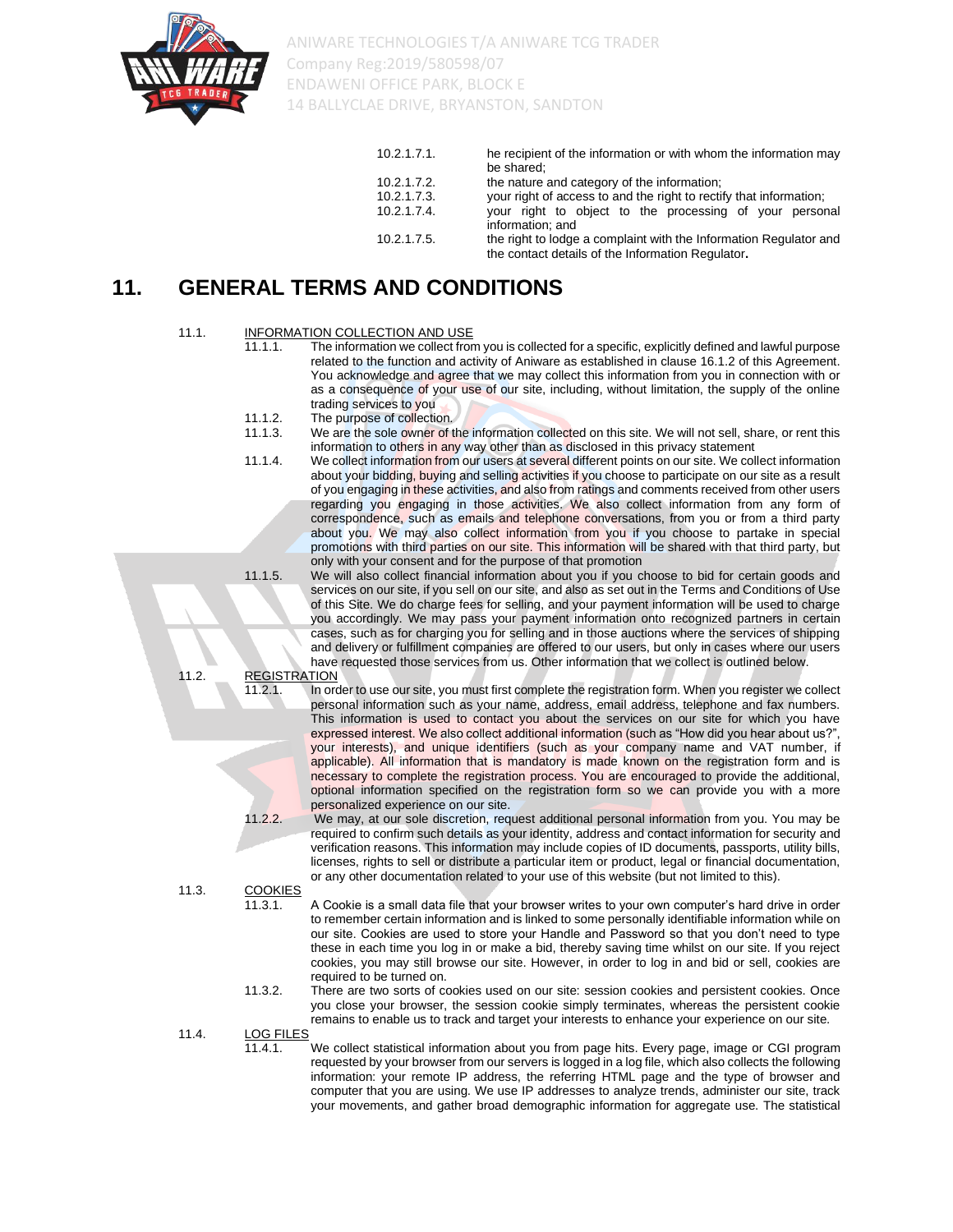

information we gather is used internally for marketing analysis. This information and IP addresses are not linked to personally identifiable information.

- 11.5. SHARING<br>11.5.1. If you successfully sell a product or successfully win an Auction, or are the runner up in an Auction where the winning bidder defaults, then your name, email address, phone number and fax number, payment details including credit card information and mailing address may be passed onto the other party involved in that Auction in accordance with the Terms and Conditions of Use of this Site. For example, if you bid on an Auction and win the Auction, your details will be passed onto the Seller of that item for auction. Similarly, if you are selling an item on Auction, your details will be passed onto the winning bidder of your Auction 11.5.2. We will share aggregated demographic information with our business partners and advertisers. When we do, you will not be personally identifiable, and your personal information will only be used as part of an aggregated compilation of information. Insofar as you are making an application for a loan or any other application for services that requires a valuation of your credit profile, your purchase history on Aniware will be disclosed to our business partners in order for our business partners to evaluate the risk in providing any such services, including but not limited to, the Pay Later Service. 11.5.3. We will release information about you (as either the buyer or the seller) to the respective buyer or seller, as the case may be, in the following circumstances: 11.5.3.1. Where you, as the buyer or seller, are no longer contactable pursuant to a sale or purchase;
	- 11.5.3.2. Where you are not fulfilling your obligations in terms of any sale between yourself and the buyer or seller as the case may be;
	- 11.5.3.3. Where you, as the buyer or seller, are acting illegally or fraudulently.
	- 11.5.3.4. This information will also, in addition to the above, only be released to the other party by ourselves:

| upon a formal request by the buyer or seller, as the case may     |
|-------------------------------------------------------------------|
| be, in terms of The Promotion of Access to Information Act.       |
| the release of such information is reasonably necessary and       |
| appropriate to enforce or apply the Terms and Conditions of Use   |
| of This Site:                                                     |
| the release of such information is reasonably necessary and       |
| appropriate to protect the rights, property or safety of Aniware, |
| our users and others; and                                         |
| access to such information is not refused on any of the grounds   |
| for refusal set out in Chapter 4 of Part 3 of the Promotion of    |
|                                                                   |

Access to Information Act 11.5.3.5. Upon a formal request by the buyer or seller, as the case may be, for access to your information for any of the reasons listed in the above, we undertake to notify you of such request (via email) and should you fail to respond to such communication within 7 days of the delivery thereof, your information will be released to the said party.

11.5.3.6. In accepting these terms and conditions, you hereby consent to the release of your information at the occurrence of any of those circumstances listed in this Agreement above and upon any failure by yourself to respond to any notification of a request to your information by the buyer or seller as the case may be.

11.5.3.7. You also agree that we will not be liable to you or any other person for any loss, damage, expense, or other amounts incurred, savings foregone, or hardship suffered, by any person however arising (including where the cause cannot be determined), through the release of your personal details, in the event of (a) and (b) above.

11.5.3.8. We will also share information, including personally identifiable information about you, with our parent, subsidiaries and related entities in order to provide you with an international trading service. All these entities will treat your information according to this privacy policy and in the same manner they would treat their own users' information.

11.6. EXTERNAL LINKS

11.6.1. This web site contains links to other sites. Please be aware that we are not responsible for the privacy practices or content of such other sites. We encourage you to be aware when you leave our site and to read the privacy statements of each and every web site that collects personally identifiable information. This privacy statement applies solely to information collected by this site.

11.7. NEWSLETTER

If you wish to subscribe to our newsletter, we ask for contact information such as email addresses. However, it is completely at your discretion to be removed from such a list as set out in our choice and opt-out section below.

- 11.8. SITE AND SERVICES UPDATES
	- We also send you site and services announcement updates. You are not able to un-subscribe from these because they contain important information about our site and our services
- 11.9. SURVEYS AND CONTEST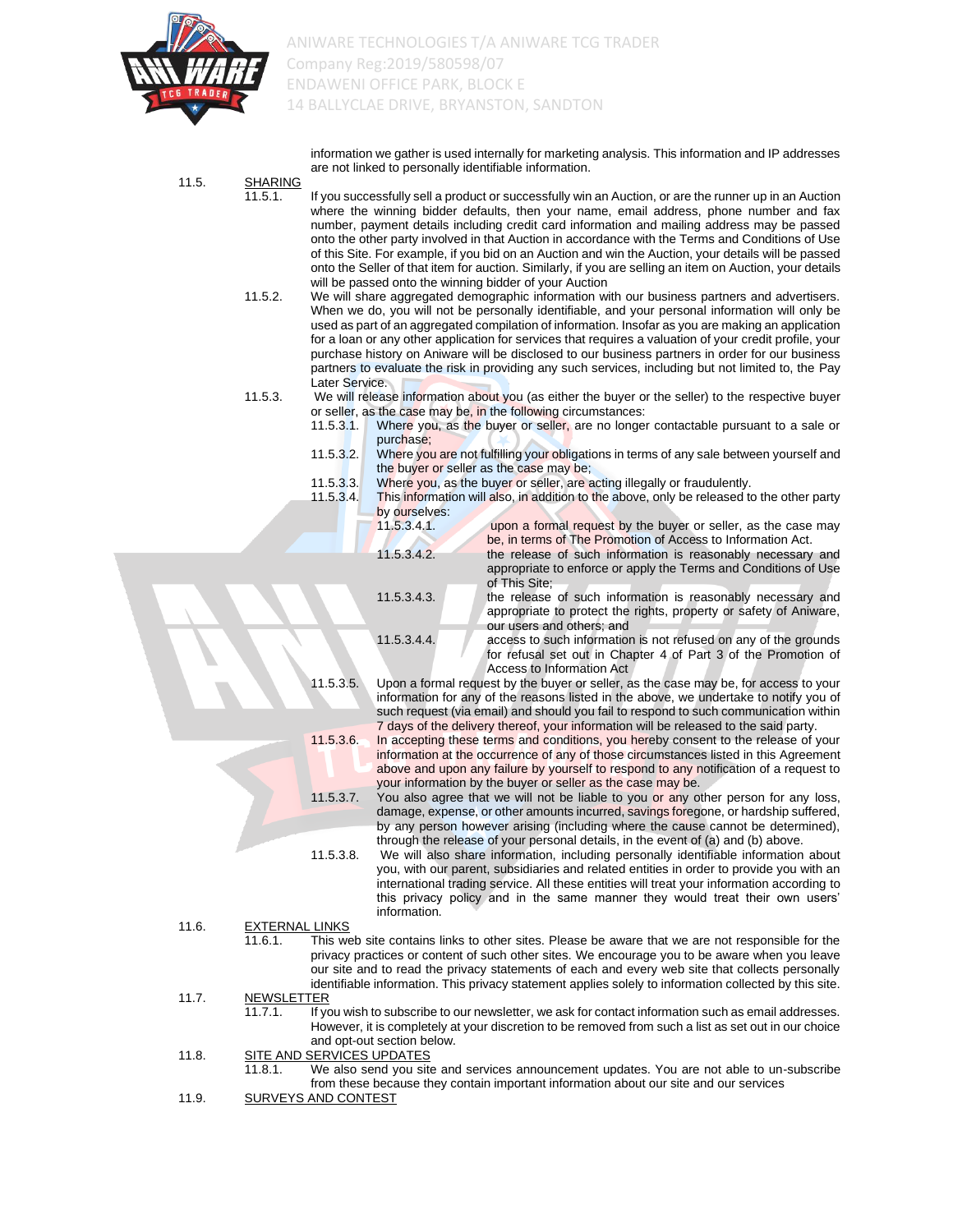

- 11.9.1. From time-to-time we request information from you via surveys or contests. Participation in these surveys or contests is completely voluntary and you therefore have a choice whether or not to disclose any information to us. Information requested may include contact information (such as email addresses) and demographic information. We partner with third parties for supplying prizes for our contests, but no information is shared with these third parties.
- 11.9.2. Contact information will be used by us to notify the winners and award prizes in relation to our competitions, and also for promotional mailings. Survey information will be used for the purposes of monitoring or improving the use and satisfaction of this site. Established users of our site will be automatically entered into some of our contests, thereby providing them with more opportunities to win.
- 11.10. PUBLIC FORUMS 11.10.1. If we make chat rooms and message boards available to our users, please remember that any information that is disclosed in these areas becomes public information. You should therefore exercise caution when deciding to disclose your personal information. We may, from time to time, monitor private messages and communication between users using our forum private messaging system, to ensure security and policy adherence 11.11. TELL-A-FRIEND 11.11.1. If you elect to use our referral service for informing a friend about our site, we ask you for your friend's name and email address. We will automatically send your friend a one-time email inviting them to visit our site. We store this information for the sole purpose of sending this one-time email. Your friend may at any time contact us at hello@Aniware.co.za to request the removal of this information from our database. 11.12. SECURITY 11.12.1. We take every precaution to prevent the loss, misuse and alteration of all information under our control. When you submit sensitive information via our site, your information is protected both online and offline. 11.12.2. When our registration form asks you to enter sensitive information (such as credit card number), that information is encrypted and is protected using SSL. While on a secure page, such as our registration form, the lock icon on the bottom of Web browsers such as Netscape Navigator and Microsoft Internet Explorer becomes locked, as opposed to un-locked, or open, when you are just 'surfing'. 11.12.3. While we use encryption to protect sensitive information online, we also do everything in our power to protect user-information off-line. The servers that we store personally identifiable information on are kept in a secure environment 11.12.4. If you have any questions about the security at our site, you can send an email to [hello@Aniware.com.](mailto:hello@Aniware.com) 11.13. SUPPLEMENTATION OF INFORMATION<br>11.13.1. In order for this site to proper In order for this site to properly fulfill its obligation to our customers, it is necessary for us to supplement the information we receive with information from third party sources. 11.14. SPECIAL OFFER 11.14.1. We send all new members a welcoming email to verify password and username. Established members will occasionally receive information on products, services, special deals, and a newsletter. Out of respect for the privacy of our users, our users have the option not to receive these types of communications (refer to our choice and opt-out section below). 11.15. CORRECTION/UPDATING PERSONAL INFORMATION:<br>11.15.1. If your personally identifiable information cha If your personally identifiable information changes (such as your email address), or if you no longer desire to use our services, you may correct, update or remove your personal data provided to us. This can be done at the member information page or by emailing our Customer Support at [hello@Aniware.co.za](mailto:hello@Aniware.co.za) 11.15.2. Should you wish us to remove your personal data provided to us, we will delete your account. However, records of your personal information will be retained for a period of 5 years as required for lawful purposes related to our functions and activities and for statistical purposes in accordance with the Protection of Personal Information Act. This information will merely be retained and not used, shared or sold. 11.16. CHOICE/OPT-OUT 11.16.1. If you no longer wish to receive our newsletter, information about products and services and special deals, surveys, or promotional materials from us or our partners you may opt-out of receiving these communications by following the unsubscribe instructions in the relevant email or by emailing us at [hello@Aniware.co.za.](mailto:hello@Aniware.co.za) 11.16.2. To update your registration information log onto our Members Area or click here.<br>11.16.3. To subscribe to our newsletter, click here
	- To subscribe to our newsletter, click here.
	- 11.17. ANTI-SPAM POLICY
		- 11.17.1. Aniware (Pty) Ltd is committed to permission-based email marketing practices and have established this no-tolerance Anti-Spam Policy. Aniware (Pty) Ltd may update this policy and provide notice of any changes on its home page. Your use of this website constitutes your acceptance of the terms and conditions of our Anti-Spam Policy.
		- 11.17.2. Spam is commercial email or unsolicited bulk email, including junk mail, which has not been requested by the recipient. Spam is the opposite of permission-based email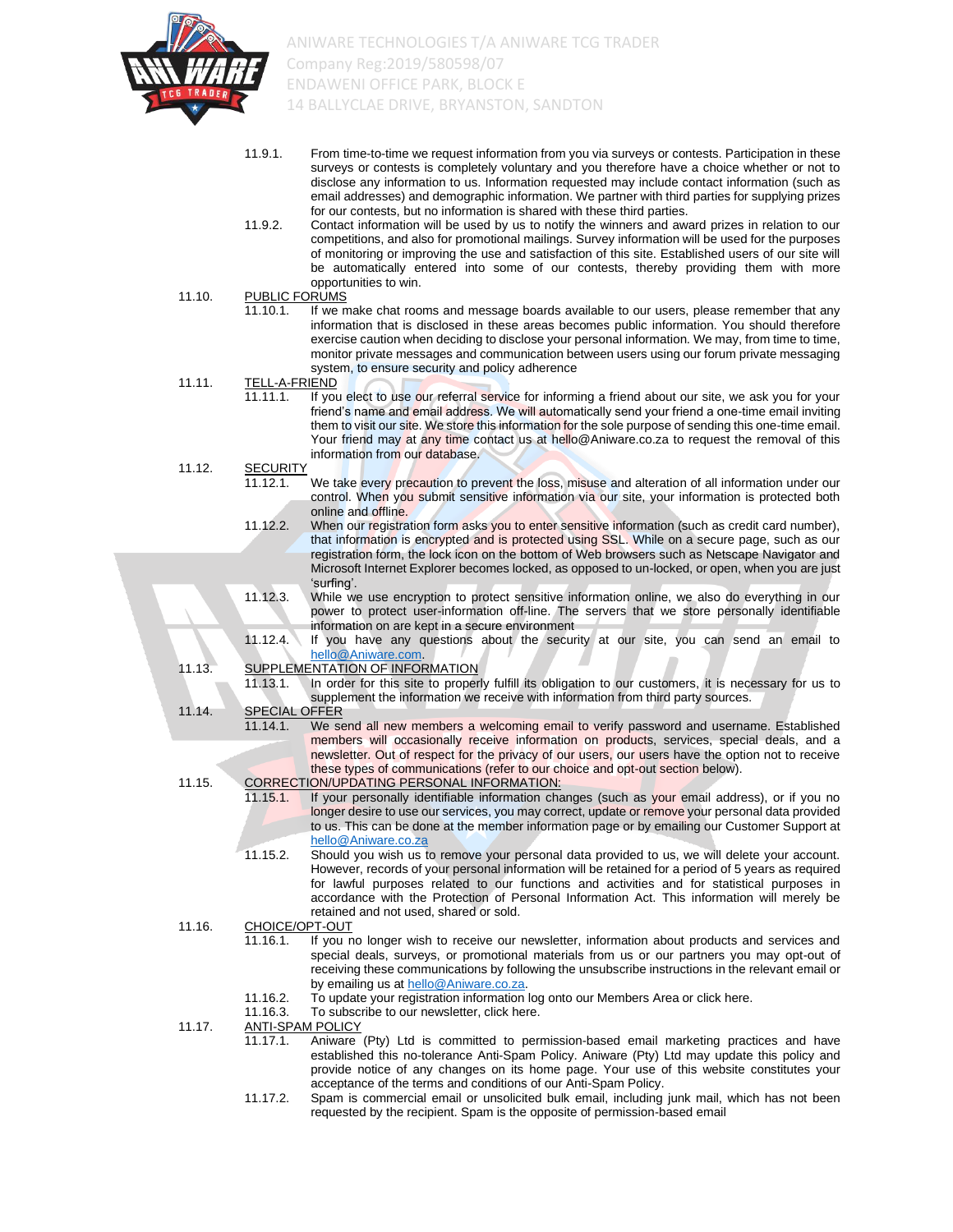

- 11.17.3. If you believe that you have received Spam connected to Aniware (Pty) Ltd in any way, send a complaint including the unsolicited email, to abuse@Aniware.co.za. You may also provide any other information that you believe may help a Aniware (Pty) Ltd investigation. Aniware (Pty) Ltd does not investigate or take any action based on anonymous Spam complaints.
- 11.17.4. Individuals who register on Aniware (Pty) Ltd, and provide their email address, give Aniware (Pty) Ltd permission to send information on Aniware (Pty) Ltd related information, products and services to said email address. In order to protect your privacy, Aniware (Pty) Ltd does not sell, share or trade our subscriber list with anyone for any reason and you may unsubscribe at any time.
- 11.18. NOTIFICATION OF CHANGES
	- 11.18.1. If we decide to change our privacy statement, we will post those changes on our Homepage and in our newsletter, so you are always aware of what information we collect, how we use it, and under what circumstances, if any, we disclose it.
	- 11.18.2. If we change the way, we use your Personally Identifiable Information we will notify you by email in our newsletter. If you would like to opt out of having your information used in this new manner, we will ask you to contact us within a month and your information will not be used. If you do not contact us within that month, we will assume that you consent to have your information used in this new manner.
- 11.19. CONTACTING US
	- 11.19.1. If you have any questions about this privacy statement or any questions regarding access to and the protection of your personal information, the practices of this site, or your dealings with us, you can contact us on hello@Aniware.co.za, alternatively, click here to view our PAIA/POPI page which contains information regarding access to and the protection of your personal information.
- 11.20. USER TRAFFIC AND ITS CONTENT
	- 11.20.1. While we will always endeavour to maintain ongoing access, and prevent and correct disruptions and failures on this Site, we cannot and do not exercise control over the data, files and other information passing through our computer systems and network resources. Therefore, you agree that you:
		- 11.20.1.1. are responsible for the flow and storage of your information through our computer systems and network resources.
		- 11.20.1.2. take full responsibility for data, files and other information you own, send, or receive and ensure that at all times you maintain adequate backup copies as appropriate.
		- 11.20.1.3. must not engage in mass postings of messages, either through e-mail or onto newsgroups, or engage in any harassment, 'electronic stalking' or 'spam'.
		- 11.20.1.4. must respect and abide by the conventions and rules governing the use of newsgroups, lists, discussion forums (such as ICQ and internet relay chat or similar channels), and networks, and must not post messages or otherwise communicate inappropriately, or send unsolicited messages (commercial or otherwise); and
		- 11.20.1.5. accept that certain content on this Site, despite any steps we may take may contain material that you may find inappropriate, offensive, inflammatory, or adult in nature and further accept that we do not endorse such materials and disclaim any and all liability for their contents.
	- - 11.20.2. We cannot and do not know whether you have given access to your Aniware account to other people. You are therefore totally responsible for:
			- 11.20.2.1. when and how your account with us is used; and
				- 11.20.2.2. the actions of the people (if any) you allow to access, or transmit information through this Site, our computer systems and network resources or otherwise utilise the Services (whether or not you have given them your login and password details or not).
- 11.21. COMMERCIAL USES OF ANIWARE SERVICES
	- 11.21.1. We cannot and do not take any responsibility for any commercial enterprises you may conduct as the proprietor of any goods or services that you have chosen to sell or buy in reliance on this Site, our computer systems, network resources or the Services as part of a business or profitmaking activity. Specifically:
		- 11.21.1.1. if you, or those whom you permit to use your account, choose to rely upon this Site, our computer systems, network resources or the Services in any manner to support a business or other profit-making activity, you do so at your own risk absolutely; and
		- 11.21.1.2. advertising, credit card payment channels, direct-debit facilities, and electronic registration forms are all examples of commercial uses of the Services where you must bear the risk absolutely.
	- 11.21.2. The Services on this Site are provided to you personally and you must never resell, trade, or barter your rights to use the Services to another person or persons nor permit any third party to use the Services.
- 11.22. RELYING UPON ANIWARE'S SERVICES<br>11.22.1 Whether you are using the Ser
	- Whether you are using the Services for private or commercial purposes, or both, the quality and continuity of our Services depends on many factors over which we have no control and cannot seek to control. While we will always endeavor to maintain ongoing access, disruptions and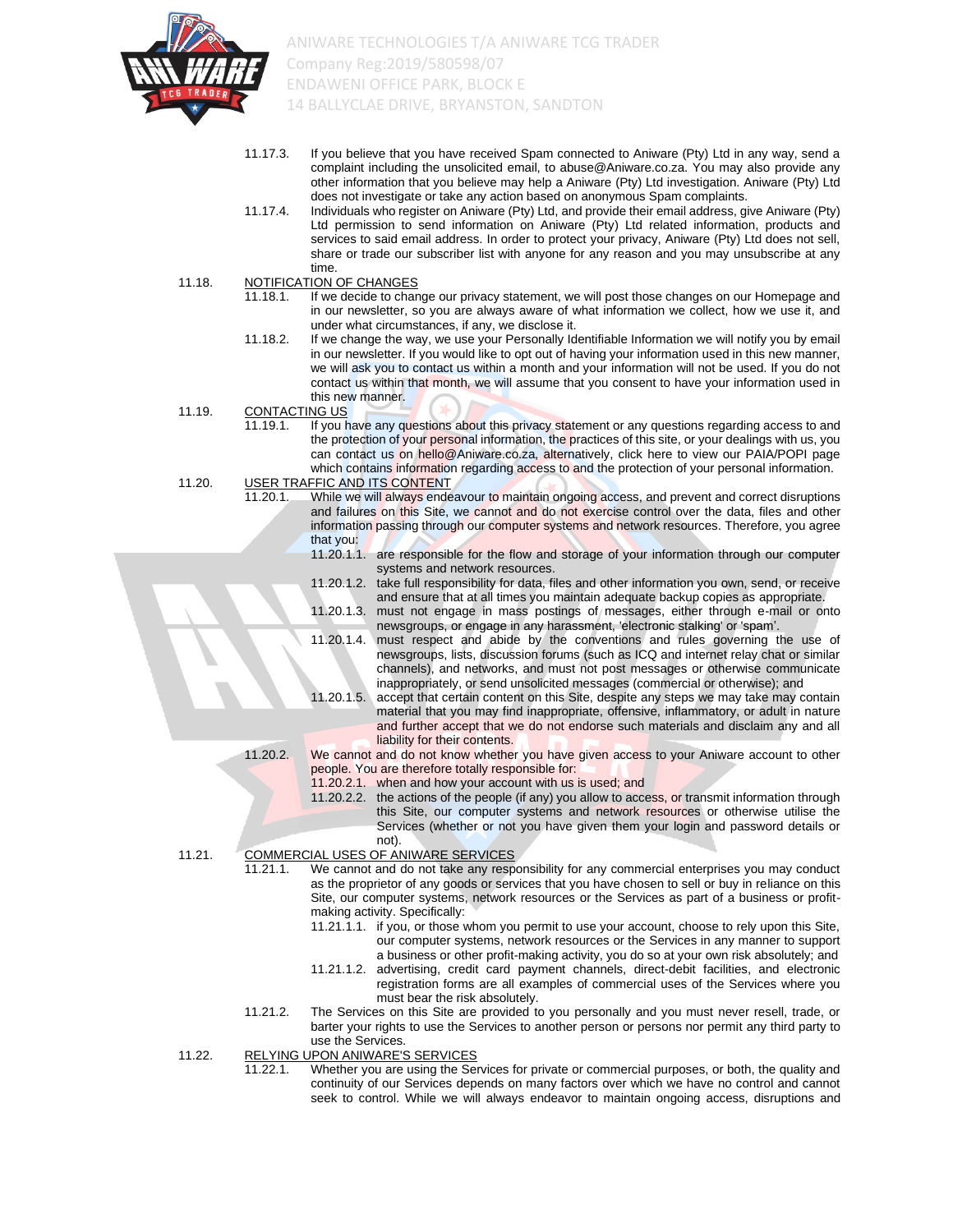

failures of this Site, any or all computer systems, network resources and the Services, are probable in such an operating environment. Recognizing this, you agree that:<br>11.22.1.1. We cannot and do not quarantee, warrant or otherwise imply that:  $11.22.1.1.$  we cannot

|              | We cannot and do not quarantee, warrant or otherwise imply that.   |
|--------------|--------------------------------------------------------------------|
| 11.22.1.1.1. | you will receive constant and uninterrupted access to this Site or |
|              | the Services: or                                                   |

| 11.22.1.1.2. | you will receive unlimited access to all of the content available on |
|--------------|----------------------------------------------------------------------|
|              | the Site at any given time.                                          |

11.22.1.2. we cannot always ensure that this Site, its computer systems and network resources will be fully or continually protected from unlawful access by others, including the infection of data or other information by viruses, or the alteration, misuse, or stealing of data or other information or that any of these activities will be detected.

#### 11.23. DISCLAIMER AND LIMITATION OF LIABILIT

- 11.23.1. Notwithstanding, and in addition to any other provision in this Agreement, you agree that we will not be liable to you or any other person for any loss, damage, expense, or other amounts incurred, savings foregone, or hardship suffered, by any person however arising (including where the cause cannot be determined), or whether it arose directly or indirectly from any authorised or unauthorized use of, access to, reliance on, or any inability to use or access this Site, the Services, or as a consequence of such use, access, reliance, or inability to access, including, but not limited to any loss relating to one or more, or a combination, of the following:
	- 11.23.1.1. a failure, or error in the operation, of all or any part of this Site, our computer systems, network resources, the Services, or any other computer systems or network resources to which they may be connected or upon which they may rely, or the taking offline of any of those computer systems or network resources for any reason
	- 11.23.1.2. any circumstances which produce or have the consequence of producing a degradation, fall-off, or complete severance of access to this Site or network resources or any other computer systems or network resources to which they may be connected by any person
	- 11.23.1.3. in relation to an auction on this Site, that bids were not processed or accepted due to technical difficulties or for any reason whatsoever.
	- 11.23.1.4. whether we or another person could have foreseen such a loss or type of loss, or were negligent or reckless, whether or not the loss was suffered in connection with a business or commercial enterprise, including, but not limited to, any economic or consequential loss or damage, any and all damage to, or loss of, any equipment, property, data, or other information possessed by you or any other person, any loss of profits, and any losses relating to contracts, business, revenue, goodwill, or any anticipated savings;
	- 11.23.1.5. any personal losses or hardship, stress and anxiety, nervous shock, or other personal suffering or condition.
	- 11.23.1.6. any errors or omissions in any documentation or other literature provided by us, any errors or omissions in any data, on this Site, or any breach of contract or negligence on the part of us, our employees, agents or authorised representatives.
	- 11.23.1.7. any reliance on, the information and material contained on this Site about any goods and services or any other information or material whatsoever, or any information and material contained on, and the privacy of, web sites linked to this Site.
	- 11.23.1.8. any one or more of the circumstances described in the Agreements.
	- 11.23.1.9. any feedback, comments or rating scores made by you, or about you, pursuant to the Rating Systems Rules.
	- 11.23.1.10. any action taken by us under this Agreement, including, but not limited to, action taken under Clauses 12.1 to 12.4 (inclusive); or
	- 11.23.1.11. any conduct, act or omission, whether negligent, reckless, or otherwise, whether within any actual, ostensible, or apparent authority or not, at all on the part of our employees, agents, or authorised representatives.
	- 11.23.1.12. any decision to hold an inquiry or not hold an inquiry into an alleged breach on the part of one of the users.
- 11.23.2. To the extent permitted by law, all terms, conditions and warranties or representations, or representation whether express, implied, statutory, common law or otherwise relating to the Services or anything in these terms and conditions, are excluded unless expressly included in this Agreement
- 11.23.3. If any legislation or law implies in this Agreement any term or warranty and also prohibits provisions in a contract excluding the application of or exercise of that term or warranty then, to the maximum extent permitted by law, our liability for a breach of such a term or warranty will be limited, at our option to any one or more of the following:
	- 11.23.3.1. if the breach relates to goods: 11.23.3.2. the replacement of the goods or the supply of equivalent goods
	- 11.23.3.3. the repair of such goods.
	- 11.23.3.4. the payment of the cost of replacing the goods or of acquiring equivalent goods; or
	- 11.23.3.5. the payment of the cost of replacing the goods repaired; and
- 11.23.4. if the breach relates to services: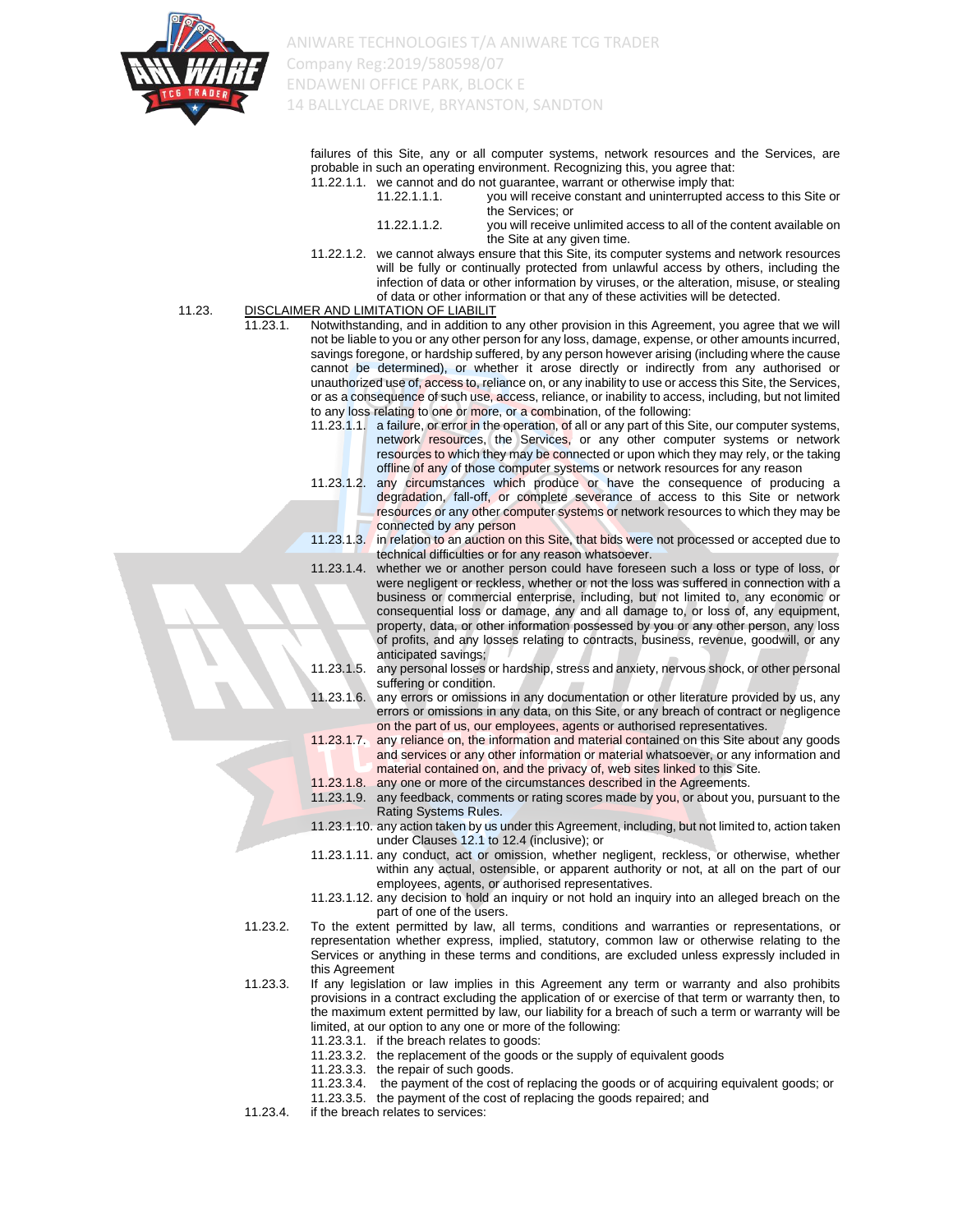

|        |                | 11.23.4.1. the supplying of the services again; or                                                                                                                                                     |
|--------|----------------|--------------------------------------------------------------------------------------------------------------------------------------------------------------------------------------------------------|
|        | 11.23.5.       | 11.23.4.2. the payment of the cost of having the services supplied again.<br>Notwithstanding anything else in this Agreement if an Indemnified Party is liable to you, whether                         |
|        |                | in respect of negligence or other delict, breach of contract or warranty, breach of statute or                                                                                                         |
|        |                | statutory duty, equity or otherwise directly or indirectly in relation to the performance of or any                                                                                                    |
|        |                | delay or failure in the performance of its obligations under this Agreement, the maximum                                                                                                               |
|        |                | aggregate liability of an Indemnified Party, in respect of all claims made by you for every 12 month                                                                                                   |
| 11.24. |                | period commencing on the execution of this Agreement or the anniversary thereof shall be R100.<br><b>RELEASE AND INDEMNITY</b>                                                                         |
|        | 11.24.1.       | Notwithstanding, and in addition to any other provision in this Agreement, to the maximum extent                                                                                                       |
|        |                | permitted by law, you agree to release from, and indemnify, each Indemnified Party, against, any                                                                                                       |
|        |                | claims, losses, liabilities, suits, demands, proceedings, costs or expenses (including legal costs                                                                                                     |
|        |                | on a full indemnity basis) directly or indirectly related to, or, arising out of:                                                                                                                      |
|        |                | 11.24.1.1. your use of the Services.                                                                                                                                                                   |
|        |                | 11.24.1.2. you're offering for sale and the sale of, and/or, your bidding for and the purchase of,                                                                                                     |
|        |                | any goods and services as a result of using the Services;<br>11.24.1.3. the reproduction, broadcast, transmission communication or making available of any                                             |
|        |                | information or material (including credit card details) by us or any users (other than                                                                                                                 |
|        |                | you) made available by use of the Services.                                                                                                                                                            |
|        |                | any one or more of the circumstances described in Clause 20.1.<br>11.24.1.4.                                                                                                                           |
|        |                | 11.24.1.5. any alleged breach of a person's rights (including, but not limited to, defamation or                                                                                                       |
|        |                | misleading or deceptive conduct) by a communication, broadcast or transmission                                                                                                                         |
|        |                | made available by means of the Services; or<br>any claim by any person arising out of, or in connection with any cessation (temporary<br>$11.24.1.6$ .                                                 |
|        |                | or permanent) of the supply of the Services in accordance with this Agreement.                                                                                                                         |
|        | 11.24.2.       | The indemnity under Clause 21.1 does not extend to:                                                                                                                                                    |
|        |                | 11.24.2.1. expenses incurred by us that are unreasonable.                                                                                                                                              |
|        |                | 11.24.2.2. losses occasioned by us as a result of this Agreement proving not to be profitable to                                                                                                       |
| 11.25. | <b>DISPUTE</b> | US.                                                                                                                                                                                                    |
|        | 11.25.1.       | You and Aniware must follow the procedure for resolving any dispute in connection with or arising                                                                                                      |
|        |                | out of this Agreement, in accordance with this Clause 21 before starting any proceedings (except                                                                                                       |
|        |                | proceedings seeking urgent interlocutory relief).                                                                                                                                                      |
|        | 11.25.2.       | The procedure for resolving a dispute is as follows:                                                                                                                                                   |
|        |                | 11.25.2.1. first, either you or Aniware may give notice to the other about the nature of the dispute                                                                                                   |
|        |                | (" Notice ") and you and Aniware will seek to negotiate a settlement within 14 working<br>days of receipt of the Notice.                                                                               |
|        |                | second, to the extent those negotiations fail, you and Aniware will seek, within a<br>11.25.2.2.                                                                                                       |
|        |                | further 2 days, to reach agreement on the appointment of a mediator for resolving the                                                                                                                  |
|        |                | dispute, and failing any such agreement, the mediator shall be appointed by AFSA                                                                                                                       |
|        |                | Secretariate and, the mediation shall be conducted in accordance with the AFSA<br><b>Administered Mediation Rules: and</b>                                                                             |
|        |                | 11.25.2.3. failing such a resolution, the dispute, if arbitrable in law, shall be finally resolved in                                                                                                  |
|        |                | accordance with the Rules of the Arbitration Foundation of Southern Africa by an                                                                                                                       |
|        |                | arbitrator(s) appointed by the Foundation.                                                                                                                                                             |
|        | 11.25.3.       | You shall be liable for all costs incurred by us in the enforcement of any rights which we have in                                                                                                     |
|        |                | terms of this Agreement or in the recovery of any monies due to us, including collection charges                                                                                                       |
|        |                | and costs on an attorney and own client scale and costs of counsel as on brief whether incurred<br>prior to or during the institution of legal proceedings or if judgement has been granted in         |
|        |                | connection with the satisfaction or enforcement of such judgement against you.                                                                                                                         |
| 11.26. |                | REMEDIES CUMULATIVE                                                                                                                                                                                    |
|        | 11.26.1.       | All rights and remedies provided in this Agreement are cumulative and are not exclusive of any                                                                                                         |
|        |                | rights or remedies provided by law. A notice dealing with amendments or variations or updates of                                                                                                       |
|        |                | this Agreement will be posted on our website. It is your duty and responsibility to familiarize and<br>understand the amendments or variations or updates. By continuing to use our services, you are  |
|        |                | deemed to have accepted the amendment, variation or update as binding on you.                                                                                                                          |
| 11.27. |                | <b>RELATIONSHIP OF PARTIES</b>                                                                                                                                                                         |
|        | 11.27.1.       | Nothing in this Agreement shall be deemed to constitute any party as the agent, partner or joint                                                                                                       |
|        |                | ventures of another party.                                                                                                                                                                             |
| 11.28. | 11.28.1.       | <b>FURTHER ASSURANCES</b>                                                                                                                                                                              |
|        |                | A party shall take all such steps, execute all such documents and do all such acts and things as<br>may be reasonably required by another party to give effect to any of the transactions contemplated |
|        |                | by this Agreement.                                                                                                                                                                                     |
| 11.29. | NON-WAIVER     |                                                                                                                                                                                                        |
|        | 11.29.1.       | Other than as otherwise specified in this Agreement, neither the failure of a party to enforce at                                                                                                      |
|        |                | any time any of the provisions of this Agreement nor the granting of any time or other indulgence                                                                                                      |
|        |                | shall be construed as a waiver of that provision or of the right of that party thereafter to enforce<br>that or any other provision.                                                                   |
|        |                |                                                                                                                                                                                                        |